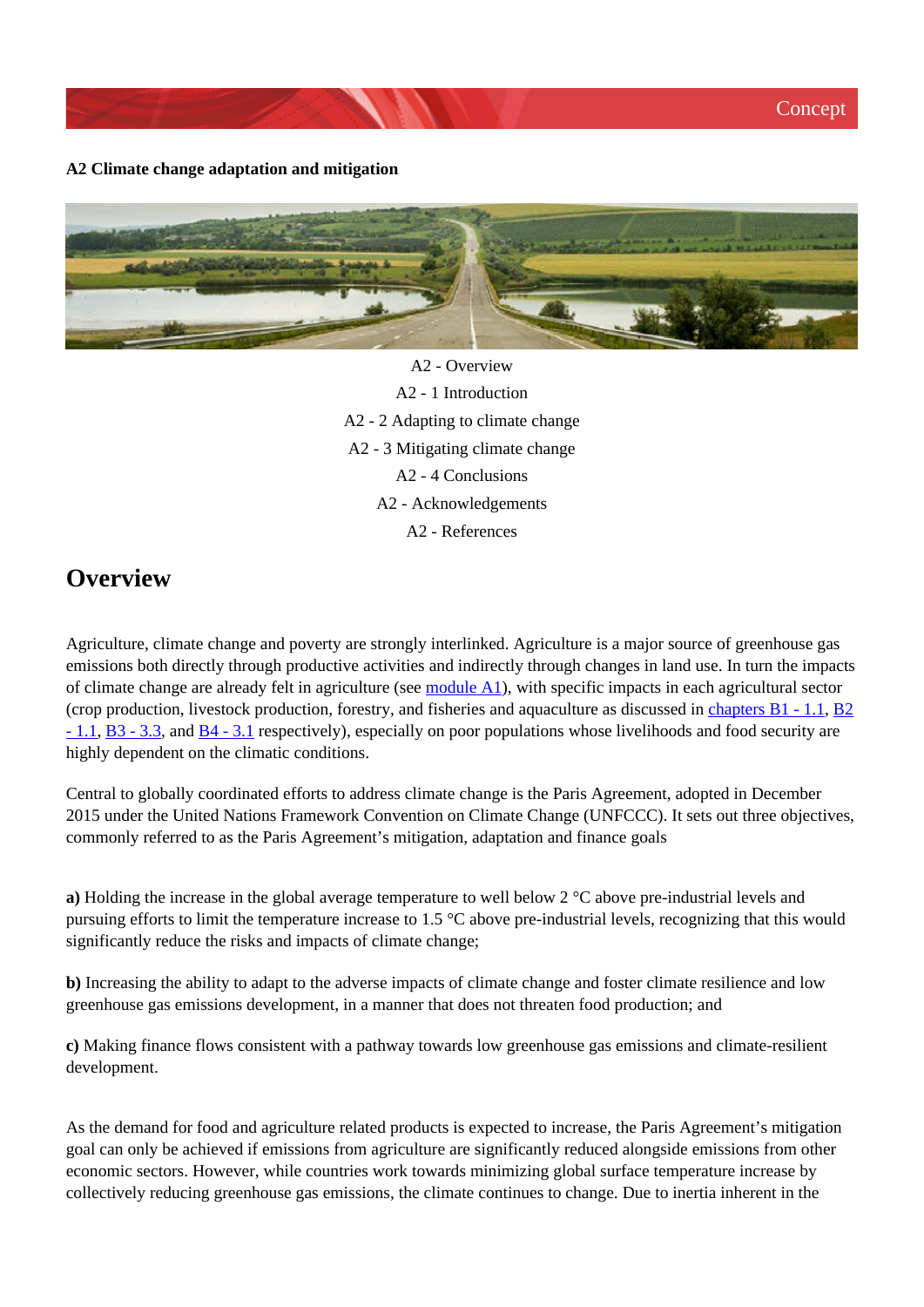climate system, temperatures would continue to rise to some extent even if emissions were eliminated in the present. This is why, regardless of any ongoing mitigation efforts, it is essential to transform the agricultural sectors in such a way that it simultaneously reduces emissions, increases production and foster adaptation and resilience to climate change, in line with the Paris Agreement's preamble that recognizes the fundamental priority of safeguarding food security and ending hunger.

Making decisions about which climate change adaptation measures may be necessary involves an understanding of what impacts climate change is likely to bring about, identifying the risks and opportunities associated with these impacts, and taking steps to address them. Specific guidance on the assessment of climate change impacts and vulnerability and appraisal of climate-smart agriculture options are discussed in [module C8](http://www.fao.org/climate-smart-agriculture-sourcebook/enabling-frameworks/module-c8-impact-assessments/ar/). Climate-smart agriculture programme monitoring and evaluation is addressed in [module C9](http://www.fao.org/climate-smart-agriculture-sourcebook/enabling-frameworks/module-c9-monitoring-evaluation/ar/).

This module introduces the place of adaptation and mitigation in the UNFCCC process and the Intended Nationally Determined Contributions (INDCs) submitted by countries (chapter  $A2 - 1$ ), and presents the major types of climate change impacts assessments (chapter  $A2 - 2$ ). This module then provides an overview of the key concepts and approaches pertaining to both adaptation (chapter  $A2 - 3$ ) and mitigation (chapter  $A2 - 4$ ), including developments on the adaptation gaps and needs, as well as on the mitigation potential and cost.

# **Key messages**

- Both adaptation and mitigation implications must be taken into account when designing and implementing climate-smart agriculture. Depending on the context, interventions to implement climate-smart agriculture may focus more on either adaptation or mitigation, in line with the specific needs and objectives to be met.
- Opportunities must be sought to maximise synergies and co-benefits between adaptation and mitigation. Often climate-smart agriculture can simultaneously result in adaptation, mitigation and/or productivity gains.
- Based on countries' Nationally Determined Contributions to the Paris Agreement, the agriculture sectors are the foremost priority for adaptation. Countries highlight the vulnerability of the agriculture sectors to climate change, and reflect on the importance of disaster risk management in the agriculture sectors.
- Agriculture and land use, land use change and forestry (LULUCF) are among the most referenced sectors in countries' mitigation contributions (targets and/or actions). The mitigation potential of agriculture and LULUCF is prominently acknowledged by developing countries in all regions and by all economic groupings.
- The agriculture sectors are most often referred to in the INDCs as providing adaptation-mitigation synergies, as well as socio-economic and environmental co-benefits; and Climate-smart agriculture (CSA) is highlighted as contributing to both adaptation and mitigation.

# **Introduction**

### **A2 – 1.1. Adaptation and Mitigation in the UNFCCC process**

International negotiations on climate change initially focused on mitigating climate change, through political agreements to limit emissions of GHG in the atmosphere. In 1992, at the Rio Earth Summit, a global governance on climate was established through the United Nations Framework on Climate Change (UNFCCC). Commitments from countries to reduce their GHG emissions played a central role in the UNFCCC negotiation process, acknowledging the "common but differentiated responsibilities" between industrialized countries and developing countries, as the former have benefited more from past emissions and therefore must take a larger responsibility for future mitigation.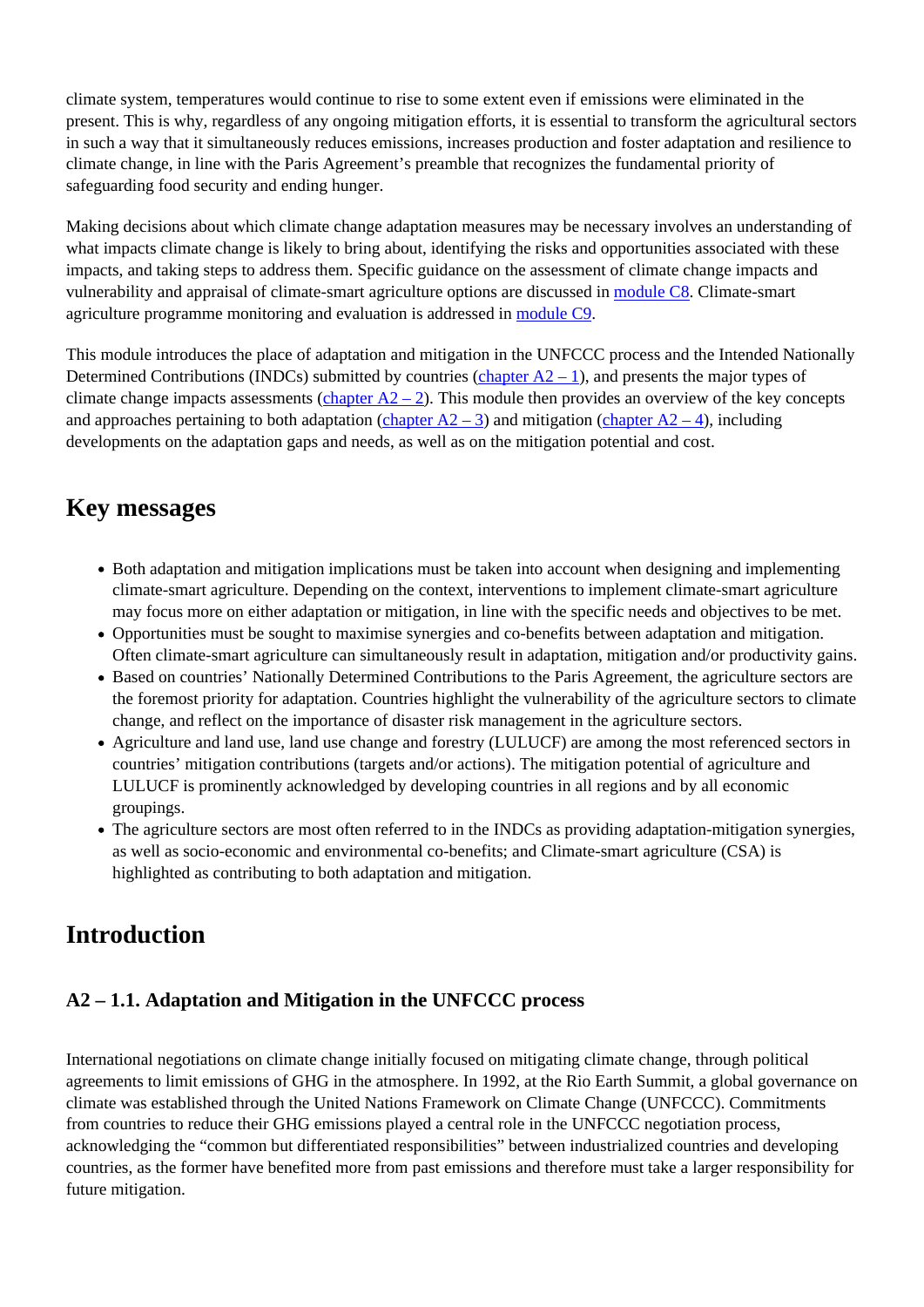The Kyoto Protocol, adopted in 1997 during COP3, was the first multilateral agreement setting quantified objectives of GHG emissions reduction, binding a limited number of industrialized countries and some being in transition. It was relying partly on creating "carbon markets" – mechanisms that established quotas of GHG emissions that could be traded. A somehow similar market-based approach is being applied to deforestation issues, through the REDD+ mechanism for reducing emissions from deforestation and forest degradation.

Mitigation was the dominant item on the agenda until the late 2000s, mainly addressed through voluntary commitments to reduce GHG emissions from willing countries. However, this approach had limited effectiveness, and GHG emissions in the atmosphere kept increasing dramatically, while impacts of the changing climate was increasingly felt, especially by developing countries, which started to voice a stronger concern on how to adapt to these impacts.

New concepts progressively gained attention, such as adaptation, vulnerability, and resilience. Adaptation became a central part of IPCC reports, and dedicated work streams were developed under the UNFCCC negotiations and its Subsidiary Body on Scientific and Technical Advice (SBSTA). In November 2006 at COP 12 in Nairobi, the SBSTA was mandated to undertake a programme to address impacts, vulnerability and adaptation to climate change, named the Nairobi Work Programme (NWP).

While two work streams were developed in parallel under the UNFCCC, one on mitigation and one on adaptation, with specific concepts, approaches and methodologies; important efforts were deployed by the international scientific community to highlight synergies between mitigation and adaptation, build convergence between these work streams, and ensure that mitigation and adaptation action took place across the spectrum of spatial scales. This led to emerging attention to the concept of adaptation and mitigation co-benefits, of particular importance to the agriculture sectors. Indeed, with sufficient effort, food and agricultural systems can be adapted to climatic changes while also protecting and enhancing natural resources. There is also considerable climate change mitigation potential in many agricultural systems, both in the form of reducing emissions intensity per unit produced, and carbon sequestration in soils and biomass.

The Paris Agreement under the UNFCCC adopted in Paris in December 2015 at COP21 introduced two major shifts in the fight against climate change. For the first time, adapting and building resilience to climate change, and making finance flow consistent with a pathway towards low greenhouse gas emissions and climate-resilient development, are fully-fledged objectives in addition to the objective of mitigating climate change. For the first time as well, efforts to be made by Parties are based on nationally determined (voluntary) contributions with a level of ambition that must keep increasing, instead of an allocation-based approach tentatively binding for countries.

The Intended Nationally Determined Contributions (INDCs) adopted by countries are now calling for a more comprehensive approach to climate change mitigation and adaptation in the agricultural sectors, building on synergies and co-benefits between food production, adaptation and mitigation.

### **A2 – 1.2. Adaptation and Mitigation in the INDCs**

At the UNFCCC Climate Conference (COP21) in December 2015, countries submitted *Intended Nationally Determined Contributions* (INDCs) in which they outlined the effort that their country had the ambition to make towards climate change mitigation and adaptation. The INDCs served as a basis for negotiations at COP21 and provided the foundation for the Paris Agreement on climate change. Unless a Party specifies otherwise, its INDC will become its first Nationally Determined Contribution (NDC) upon submitting its instrument of ratification for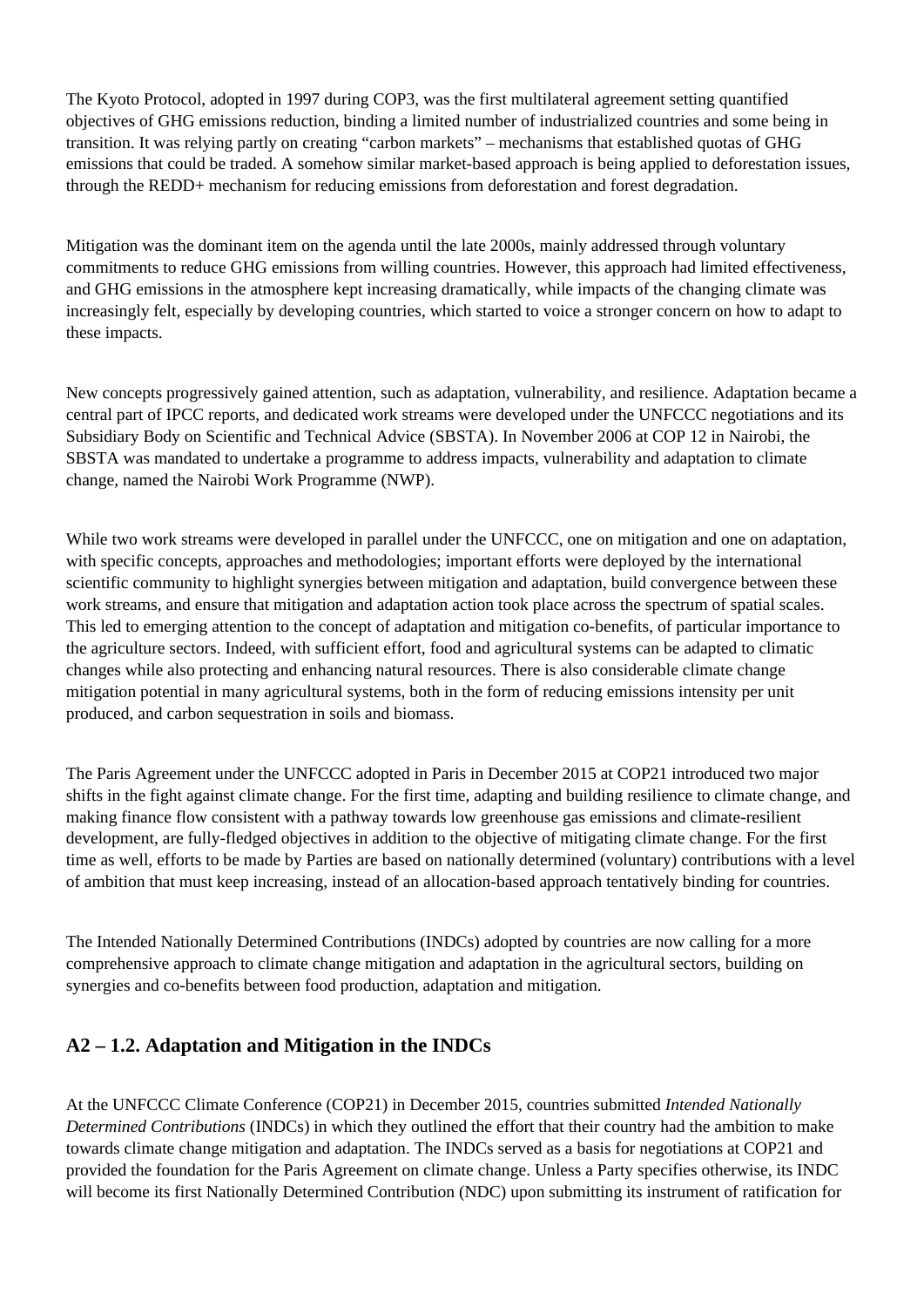the Paris Agreement. INDCs/NDCs outline countries' climate change priorities for the post- 2020 period and include not only targets, but also concrete strategies for addressing the causes of climate change and responding to its effects.

As of 29 July 2016, 189 countries (190 Parties) had submitted a total of 161 INDCs and 22 NDCs to the UNFCCC, 21 of which were originally submitted as INDCs. The information in this module is based on an analysis of these 22 NDCs and 140 remaining INDCs (FAO 2016a). In the remainder of this module, these are collectively referred to as "the INDCs". The INDCs were not prepared according to a standard format. While many Parties followed non-binding guidance, the INDCs are heterogeneous in length, coverage and level of detail. All 189 countries refer to mitigation commitments in their INDCs, while 134 countries include concrete information on adaptation areas and/or actions. Some INDCs (in particular from developing countries) specify detailed measures in specific sectors, while others only point to existing plans for further reference. This heterogeneity calls for caution in comparing country priorities and actions beyond broad patterns. Furthermore, many of the developing countries' INDCs/NDCs are contingent on sufficient external funding being made available to support the implementation of their contributions.

The agriculture sectors (crops, livestock, forestry, fisheries and aquaculture) feature prominently in most countries' national mitigation and adaptation goals – particularly those of the least-developed countries (LDCs). Many of these countries highlight the role of agriculture, forestry, fisheries and aquaculture in economic development, particularly for employment, exports and rural development. Many countries also point to the vulnerabilities of these sectors to climate change. This is a clear signal: the agriculture sectors are central to the global response to climate change and in contributing to sustainable development.

### **Box A2.1 Methodology and Country Classification**

Each INDC was read and analyzed in detail to ensure a comprehensive assessment of the coverage of the agriculture sectors. Original text was extracted into a database, which facilitates the replication and reexamination of the screening process. The data was cross-checked using a keyword search.

Countries were aggregated according to their status of development (least-developed countries, developing countries, economies in transition and developed countries). As the focus of the analysis is on developing countries, these groups were further sub-divided by region.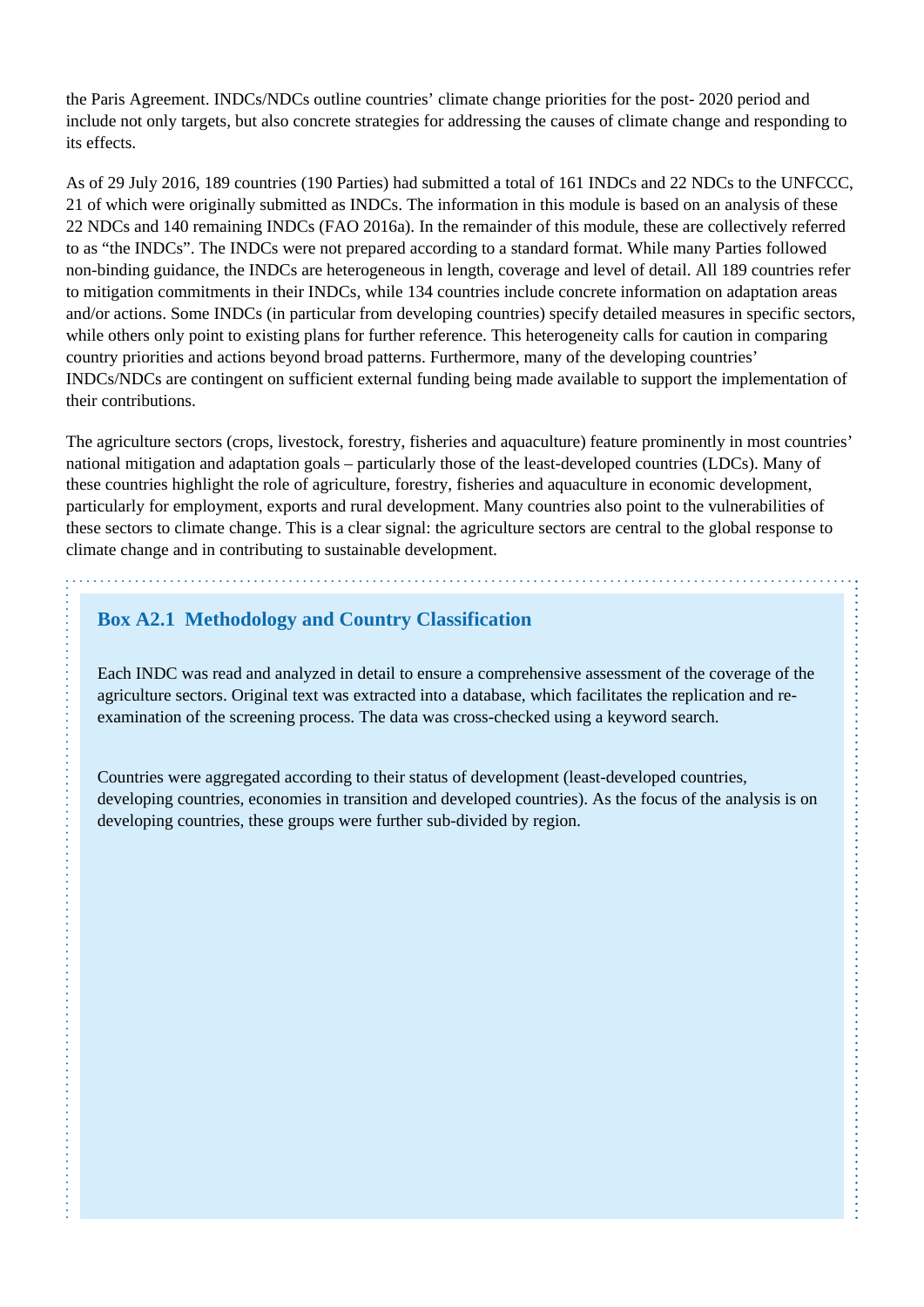

### **A2 – 1.2.2. Adaptation**

The agriculture sectors are the foremost priority for adaptation in the INDCs. Among the 131 countries that include priority areas for adaptation and/or adaptation actions in the agriculture sectors, 127 countries refer to crops and livestock, 116 to forestry and 84 to fisheries and aquaculture. The emphasis on the agriculture sectors is particularly pronounced in Sub-Saharan Africa, where all developing countries point to the agriculture sectors in their adaptation section.126 countries mention Climate-related hazards including extreme events, long-term impacts and increased variability are mentioned by 126 countries in their INDCs. To address these hazards, 95 percent of developing countries include an adaptation section, ranging from 100 percent in Sub-Saharan African and Eastern and South-Eastern Asia, to 79 percent in Oceania.

Countries also highlight the vulnerability of the agriculture sectors to climate change. Of the countries that discuss climate-induced risks at the sector level, most countries mention agricultural production. 74 countries explicitly refer to water resources in the context of adaptation in the agriculture sectors. 54 countries include food insecurity and malnutrition among the major risks they face under climate change.

The agriculture sectors are the foremost priority for adaptation. Among the 131 countries that include priority areas for adaptation and/or adaptation actions in the agriculture sectors, 127 countries refer to crops and livestock, 116 to forestry and 84 to fisheries and aquaculture. The emphasis on the agriculture sectors is particularly pronounced in Sub-Saharan Africa, where all developing countries point to the agriculture sectors in their adaptation section.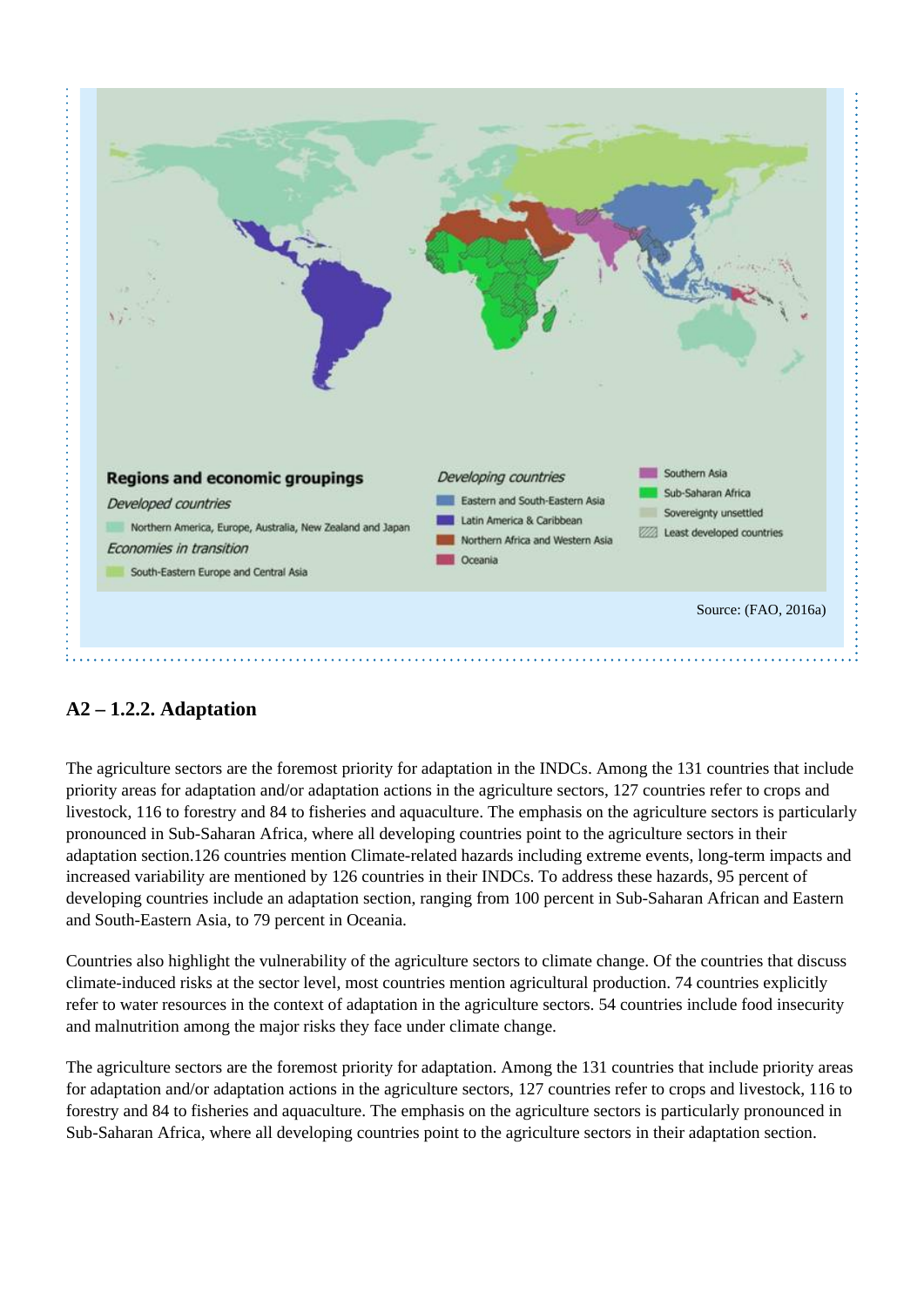### **Figure A2.1. Percentage of countries that include adaptation sections and that refer to agriculture sectors in adaptation**



Source: (FAO, 2016a)

Most LDCs highlight extreme events as their central adaptation challenge, whereas developed countries emphasize temperature rise. Among the 126 countries that highlight climate-related vulnerabilities, the majority point to extreme events (i.e. droughts, floods) as a foremost threat to the environment and socio-economic development, while almost half of the countries refer to changes in weather patterns. However, there are significant disparities when results are disaggregated by development status: the large majority of LDCs mentions droughts and floods among their immediate threats, whereas developed countries identify the rise in temperature as the major hazard.

### **Figure A2.2. Reference to the agriculture sectors in adaptation sections**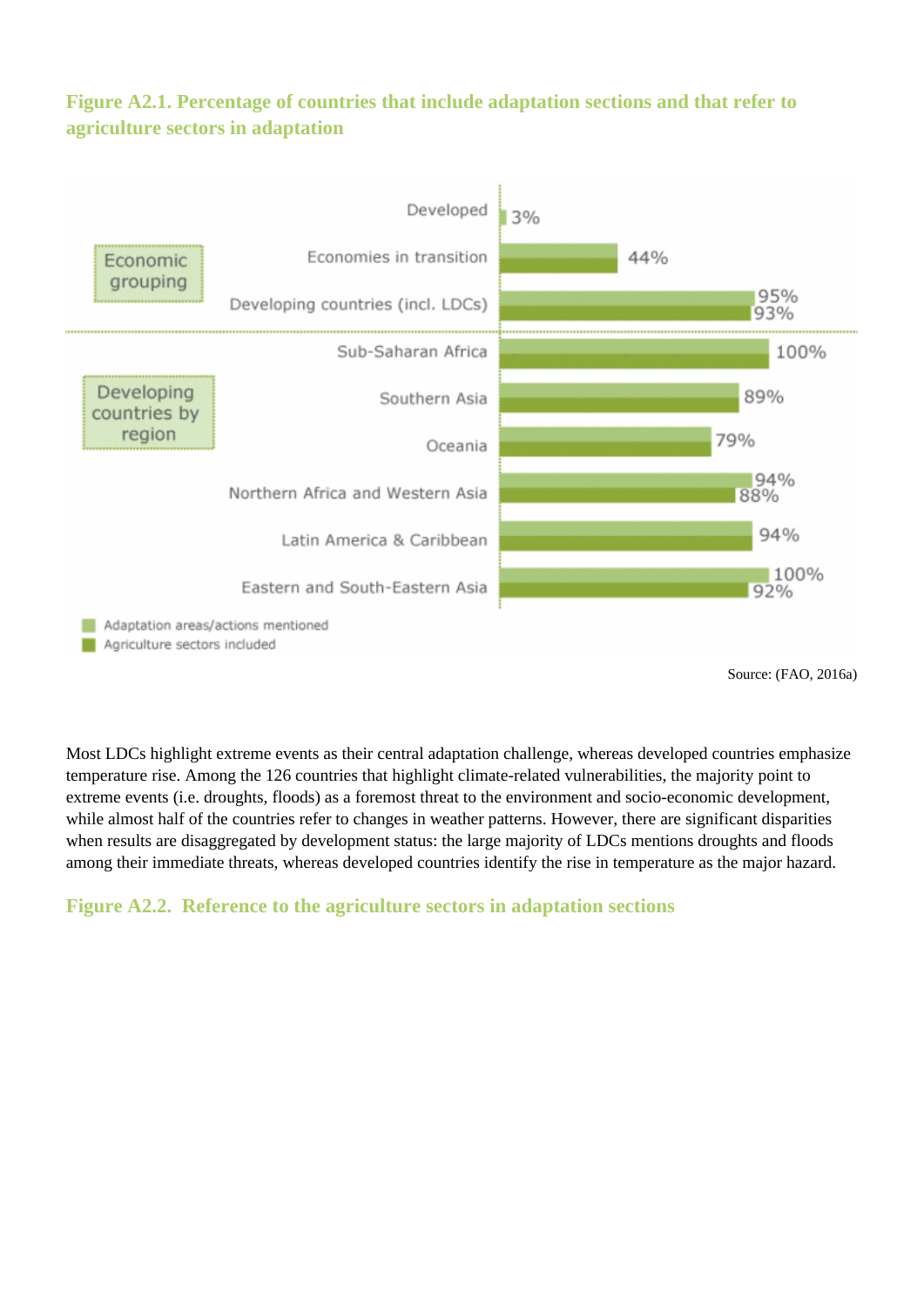

- Fishery
- Combination of agriculture sectors

Source: (FAO, 2016a)

Countries reflect on the importance of disaster risk management in the agriculture sectors. 47 countries mention DRM in the agriculture sectors: 48 percent of the LDCs, 29 percent of developing countries and 29 percent of the economies in transition. Within the different regions, countries in Asia particularly often refer to the agriculture sectors in the context of DRM (62 percent of the countries in Eastern and South-Eastern Asia, 38 percent in Southern Asia). The most common measures include reducing community vulnerability to crisis and disasters and to monitor crisis and disaster risk.

#### **A2 – 1.2.1. Mitigation**

**Agriculture and land use, land-use change and forestry (collectively referred to as LULUCF)** are among the most frequently included sectors in countries' mitigation contributions (targets and/or actions). LULUCF is referenced in 83 percent of all countries' INDCs, and as such is second only to the energy sector. Agriculture is included in 78 percent of countries' mitigation contributions. When considered together, 89 percent of countries cover agriculture and/or LULUCF. When including the countries that mention bioenergy as a mitigation strategy, this percentage increases to 92 percent.

Sector specific targets are rarely quantified in the INDCs, but most countries consider mitigation in agriculture and/or LULUCF as part of an economy-wide GHG target. 86 percent of countries (128 out of 148) include agriculture and 76 percent of countries (120 out of 157) cover LULUCF in their economy-wide GHG target. Many countries specify actions (policies and measures) related to mitigation in agriculture and/or LULUCF. Actions put forward by countries in agriculture focus on cropland management, livestock management and grazing land management. For LULUCF, the actions mentioned by countries can be grouped under forest management and restoration, afforestation/reforestation, and reducing deforestation. The mitigation potential of agriculture and LULUCF is prominently acknowledged by developing countries in all regions and by all economic groupings: 98 percent of developed countries, 88 percent of economies in transition and 86 percent of developing countries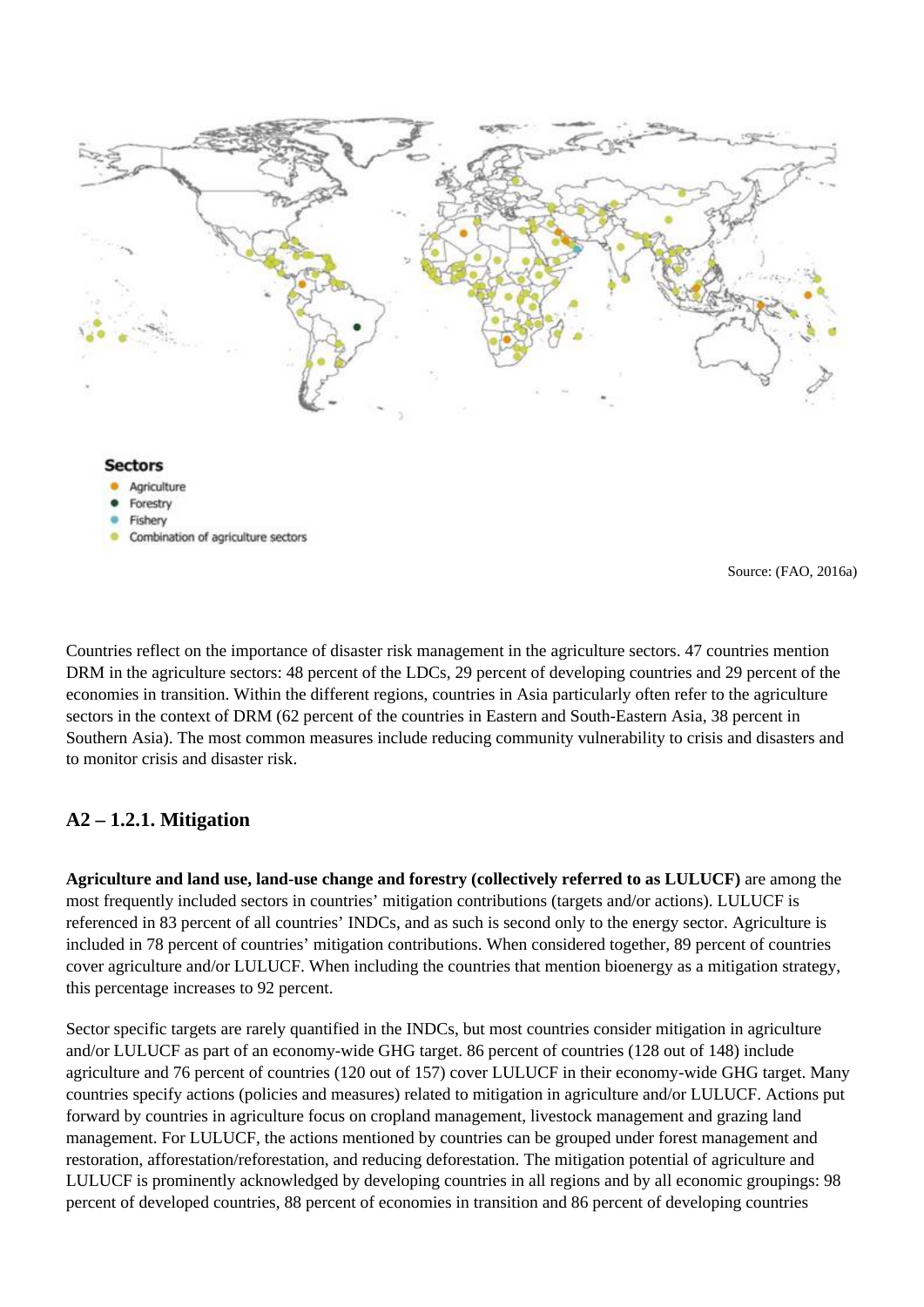(including least developed countries) point to agriculture and/or LULUCF when outlining their mitigation contributions in the INDCs. As illustrated in Figure A2.3, 96 percent of countries in Sub-Saharan Africa refer to these sectors under their mitigation contributions. The corresponding figure in Eastern, South-Eastern and Southern Asia ranges between 89 to 100 percent. Among the Latin American and Caribbean countries, 91 percent refer to agriculture and/or LULUCF in their mitigation section. In Northern Africa and Western Asia, the figure is a more modest 69 percent. In Oceania, the agriculture sectors feature in 50 percent of developing countries' mitigation contributions.

### **Figure A2.3. Mitigation in Agriculture and LULUCF in the INDCs**



#### **Sectors**

- Agriculture
- Land Use, Land Use Change and Forestry (LULUCF)
- Agriculture and LULUCF

Source: (FAO, 2016a)

84 percent of developing countries in Sub-Saharan African refer to mitigation in agriculture (crops and livestock). In most other regions this figure ranges from 69 to 78 percent, with the exception of Oceania where 21 percent of countries do so (see Figure A2.4). 94 percent of developing countries in Sub-Saharan Africa and 85 percent of developing countries in Eastern and South-Eastern Asia refer to LULUCF in their mitigation contributions, indicating an emphasis on forest management in certain regions.

**Figure A2.4. Percentage of developing countries indicating mitigation contributions in agriculture (crops, livestock) and LULUCF by region**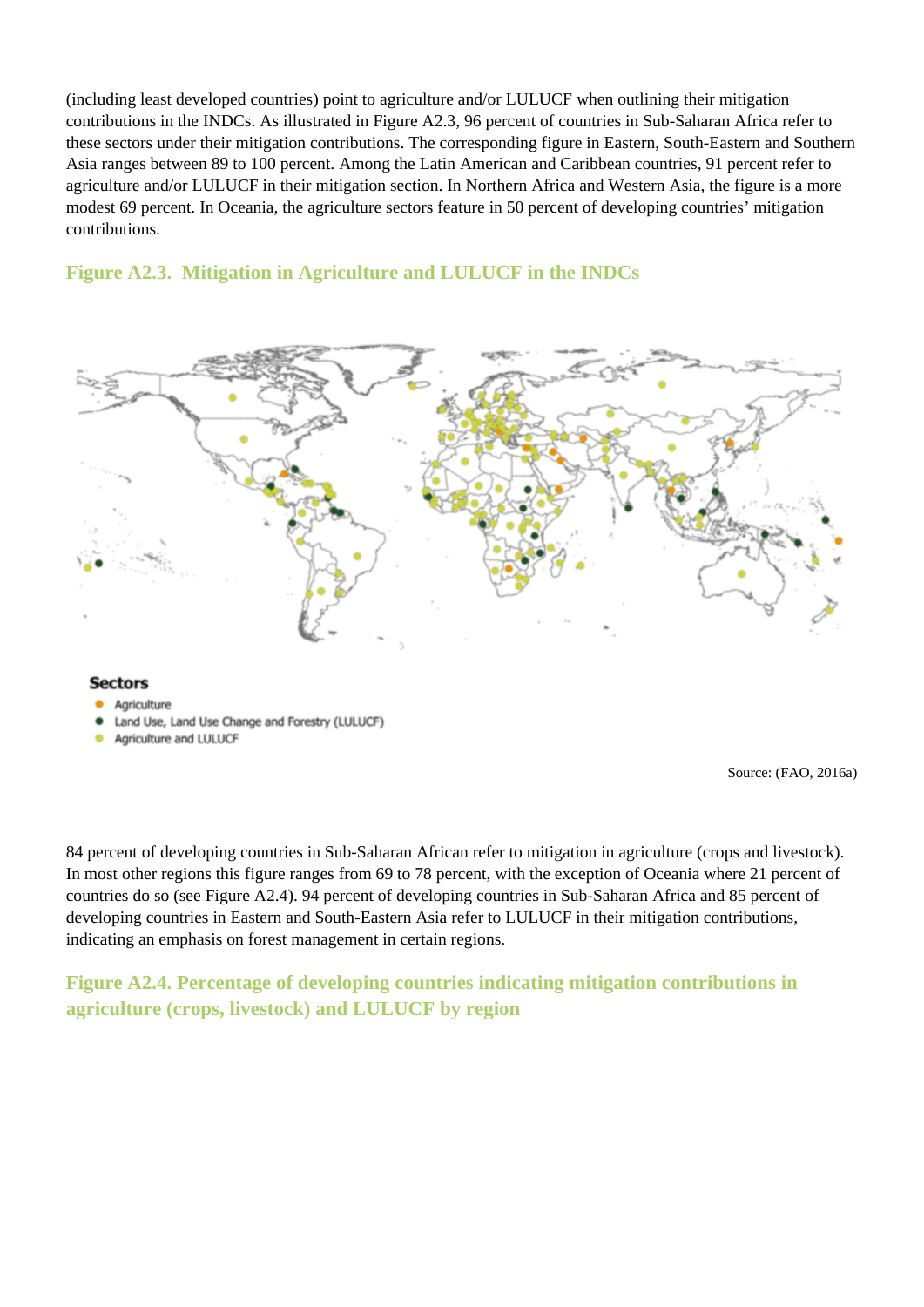

### **A2 – 1.2.3. Synergies and co-benefits**

The agriculture sectors are most often referred to in the INDCs as having potential for adaptation-mitigation synergies, with associated socio-economic and environmental co-benefits. Opportunities for realizing these synergies are specified by some countries. Fifty-seven countries endorse or even prioritize actions based on the potential synergies between mitigation and adaptation. Several countries mention social, economic and environmental co-benefits, particularly rural development and health, poverty reduction, job creation, and conservation of ecosystems and biodiversity. With regards to gender equality, the agriculture sectors are highlighted – more so than any other sector – as providing diverse opportunities for empowering women and reducing their vulnerability to climate change.

Climate-smart agriculture (CSA) is highlighted as contributing to both adaptation and mitigation (Figure A2.5). 32 countries, almost half of which are LDCs, specifically refer to CSA in their INDCs. Seventy-five percent (equivalent to 24 countries) of these 32 countries are in Sub-Saharan Africa. The remaining countries are located in Eastern, South-Eastern and Southern Asia (5 countries), LAC (2 countries) and Western Asia (one country).

### **Figure A2.5. References to CSA in the INDCs**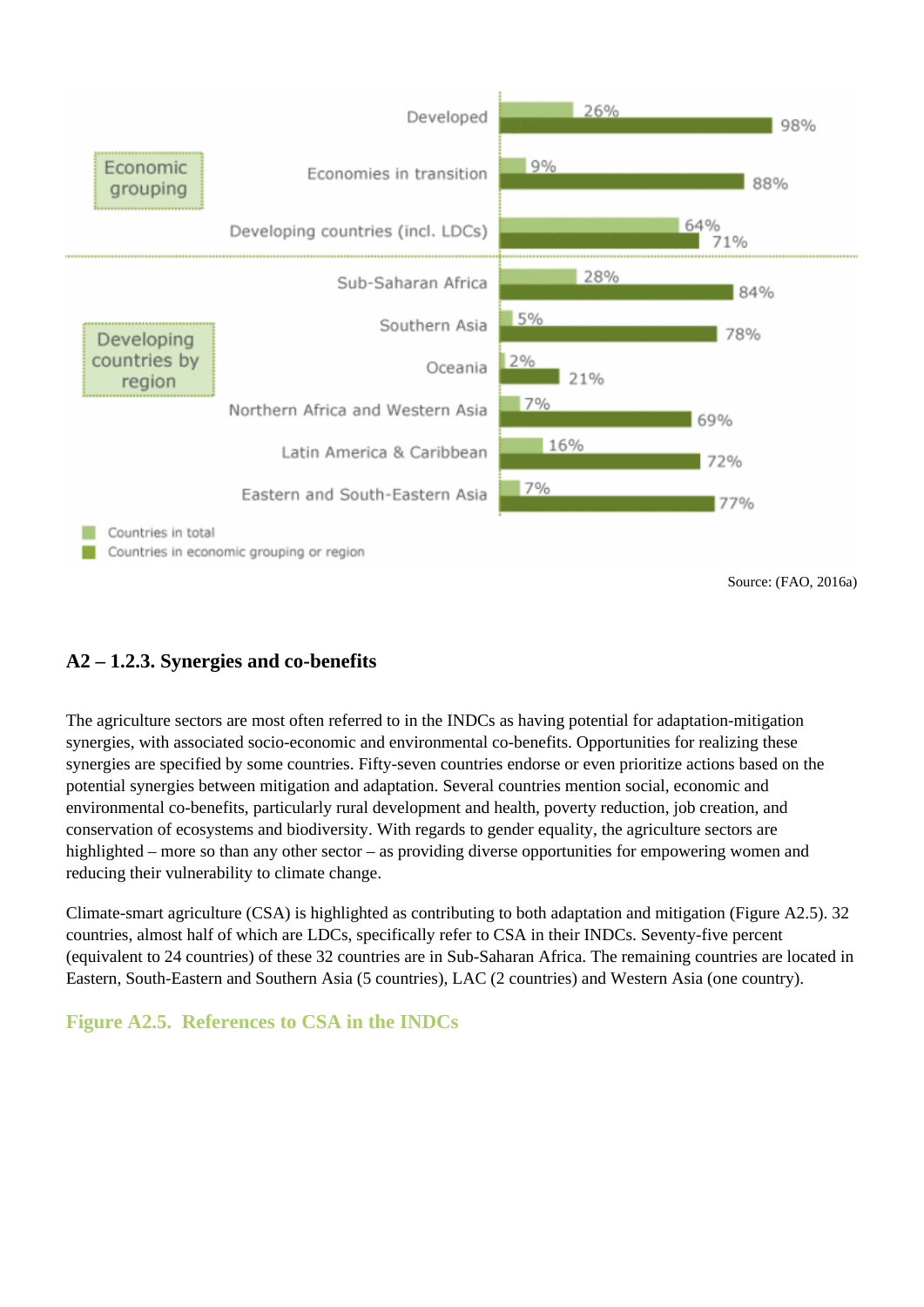

#### **A2 – 1.2.4. Need for implementation support**

All of the LDCs and more than 90 percent of the other developing countries make their INDCs contingent on receiving financial and technical support. Regarding possible funding sources across various sectors, about 24 percent of all countries mention the Green Climate Fund (GCF). Technology transfer most often relates to renewable energy, energy optimization and mitigation and adaptation technologies and data collection. With regard to capacity building, countries prioritize technical capacities, followed by capacity development for engaging stakeholders, and formulating mitigation and adaptation strategies and policies. Making sufficient financial and technical support available to developing countries to realize the ambition level of the INDCs is one of the major issues facing the global community in the context of the Paris Agreement.

### **Adapting to climate change**

#### **A2 – 2.1. Key concepts and approaches**

#### **Adaptation and maladaptation**

*Adaptation to climate change* refers to the process of adjustment to actual or expected climate and its effects (UNFCCC, 2017). And more specifically, as indicated in the fifth assessment report of the IPCC Working Group II (IPCC, 2014a), in some natural systems, human intervention may facilitate adjustment to expected climate and its effects. In human systems, adaptation seeks to moderate or avoid harm or exploit beneficial opportunities.

Agricultural adaptation is tightly linked to many other cross- or multi-sectoral adaptation issues. Cross–sectoral issues, such as early warning systems, disaster risk management (see [module C5\)](http://www.fao.org/climate-smart-agriculture-sourcebook/enabling-frameworks/module-c5-climate-resilience/ar/), and education and capacity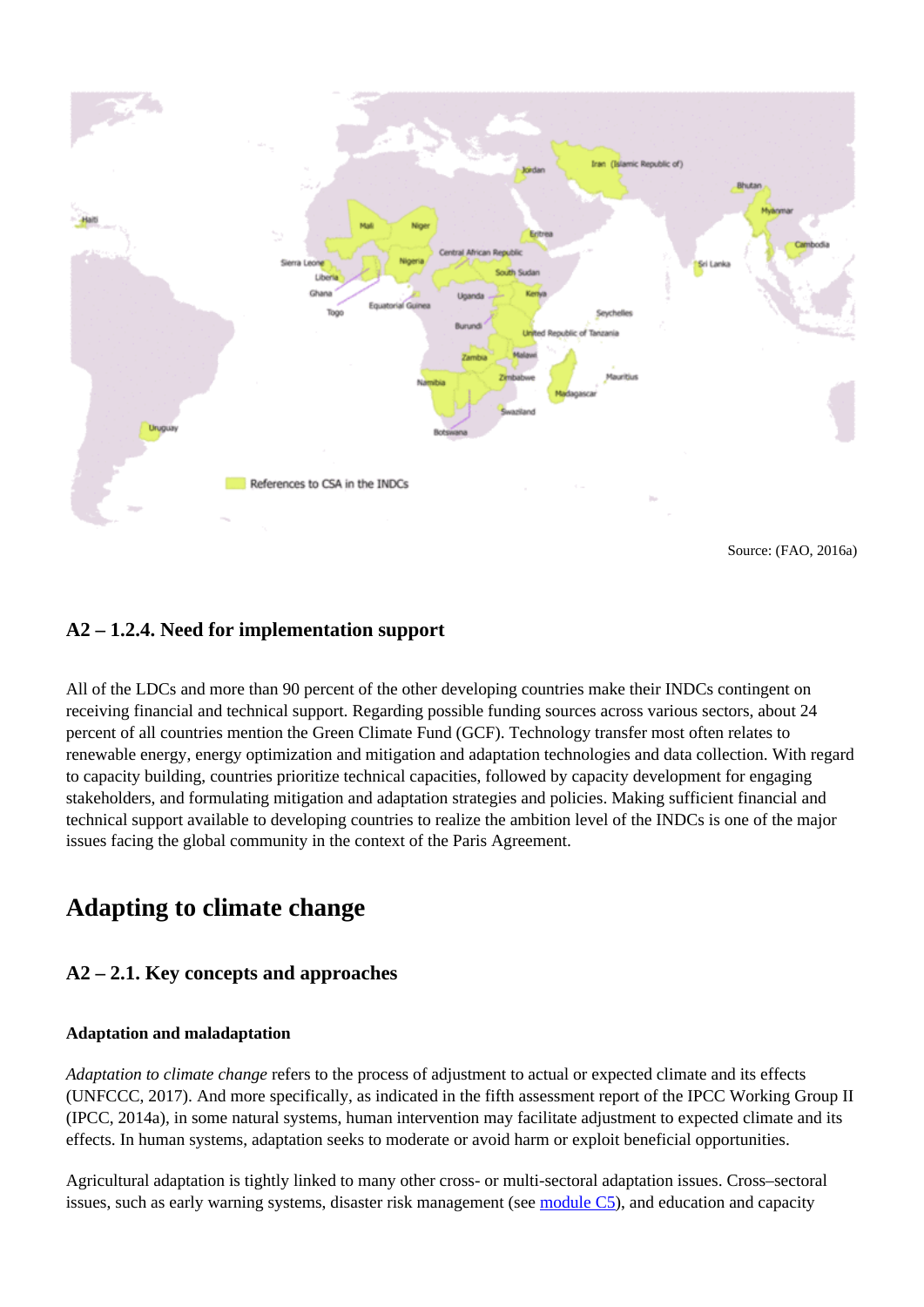development, are particularly relevant for agricultural stakeholders. It is critical as well to avoid proliferation of any action or process that would increase vulnerability to climate change-related hazards – also known as *maladaptation*.

Maladaptation is the result of sector-based development policies and measures that deliver short–term gains or economic benefits but increase vulnerability in other sectors and/or in the medium to long term (Olhoff and Schaer, 2010). The agriculture sectors are the main users of land and water, and therefore interact closely with other economic sectors competing as well for accessing these increasingly scarce resources. To address some of these issues in medium- to long-term planning and budgeting, countries may choose to formulate and implement National Adaptation Plans (NAPs). The NAP process is conducted under UNFCCC and aims to ensure inclusion and effectively address both complementary but also sometimes competing adaptation needs between different sectors. In that respect, it is meant to be an on-going, progressive and iterative process, following a country-driven, gender–sensitive, participatory and fully transparent approach (for further information on NAPs and related policy frameworks, see [module C3\)](http://www.fao.org/climate-smart-agriculture-sourcebook/enabling-frameworks/module-c3-policy/ar/). It is also meant to be a cross-sectoral and multi-stakeholder process. It requires to engage all relevant stakeholders, including from all the agriculture sectors, to identify and prioritize adaptation actions, and the allocation of financing pertaining to both development and climate change.

#### **Vulnerability, exposure, adaptive capacity, resilience, and adaptation to climate change**

Climate change adaptation should enhance and build on healthy and functional ecosystems, as they provide a variety of benefits and services on which agricultural production systems and rural livelihoods depend. Sustaining these ecosystems is critical to achieving lasting food security and nutrition. The following concept are key to understand and approach climate change adaptation: vulnerability, exposure, adaptive capacity, resilience, and climate change adaptation itself. For these concepts, this sourcebook is adopting either the UNFCCC definition when available (UNFCCC, 2017), or the definition of the fifth assessment report of the IPCC Working Group II (IPCC, 2014b).

- *Vulnerability* refers to the degree to which a system is susceptible to, or unable to cope with, adverse effects of climate change, including climate variability and extremes (UNFCCC, 2017). The fifth assessment report of the IPCC Working Group II defines vulnerability as "the propensity or predisposition to be adversely affected" (IPCC, 2014b). Therefore, vulnerability is a function of the character, magnitude, and rate of climate variation to which a system is exposed (exposure), its sensitivity, and its adaptive capacity. This refers to the ability of systems, institutions, humans, and other organisms to adjust to potential damage, to take advantage of opportunities, or to respond to consequences (IPCC, 2014b).
- *Exposure* is the presence of people, livelihoods, species or ecosystems, environmental functions, services, and resources, infrastructure, or economic, social, or cultural assets in places and settings that could be adversely affected.
- *Sensitivity* is the degree to which a system or species is affected, either adversely or beneficially, by climate variability or change", but it is not "how affected a system is after the exposure.
- *Adaptive capacity*: In the context of assessments of impact and vulnerability (sometimes termed as outcome vulnerability) that adopt a top-down approach, adaptive capacity is meant as the system's ability to avoid potential damages, take advantage of opportunities, and cope with the consequences of damages. See also [module C5](http://www.fao.org/climate-smart-agriculture-sourcebook/enabling-frameworks/module-c5-climate-resilience/ar/) as the terms also often appear in disaster risk reduction. In the resilience framework (see [chapter](http://www.fao.org/climate-smart-agriculture-sourcebook/enabling-frameworks/module-c8-impact-assessments/chapter-c8-1/ar/#c554497) [C8-1.1\)](http://www.fao.org/climate-smart-agriculture-sourcebook/enabling-frameworks/module-c8-impact-assessments/chapter-c8-1/ar/#c554497), adaptive capacity is the capacity of people in a given system to influence resilience. A system may be made more resilient in a number of ways, including: managing human and environmental components in a manner that maintains the system's status quo (e.g. managing water resources to better cope with drought); or transforming into a new system when the current system becomes untenable (e.g. eliminating irrigation and agricultural production if drought risk is too extreme) (Engle, 2011; Walker *et al*., 2004; Walker *et al.*, 2006; Folke, 2006).
- *Vulnerability*: Similarly, the factors considered to influence vulnerability vary according to the approach used. In top-down approaches, vulnerability is considered to result from biophysical drivers. In bottom-up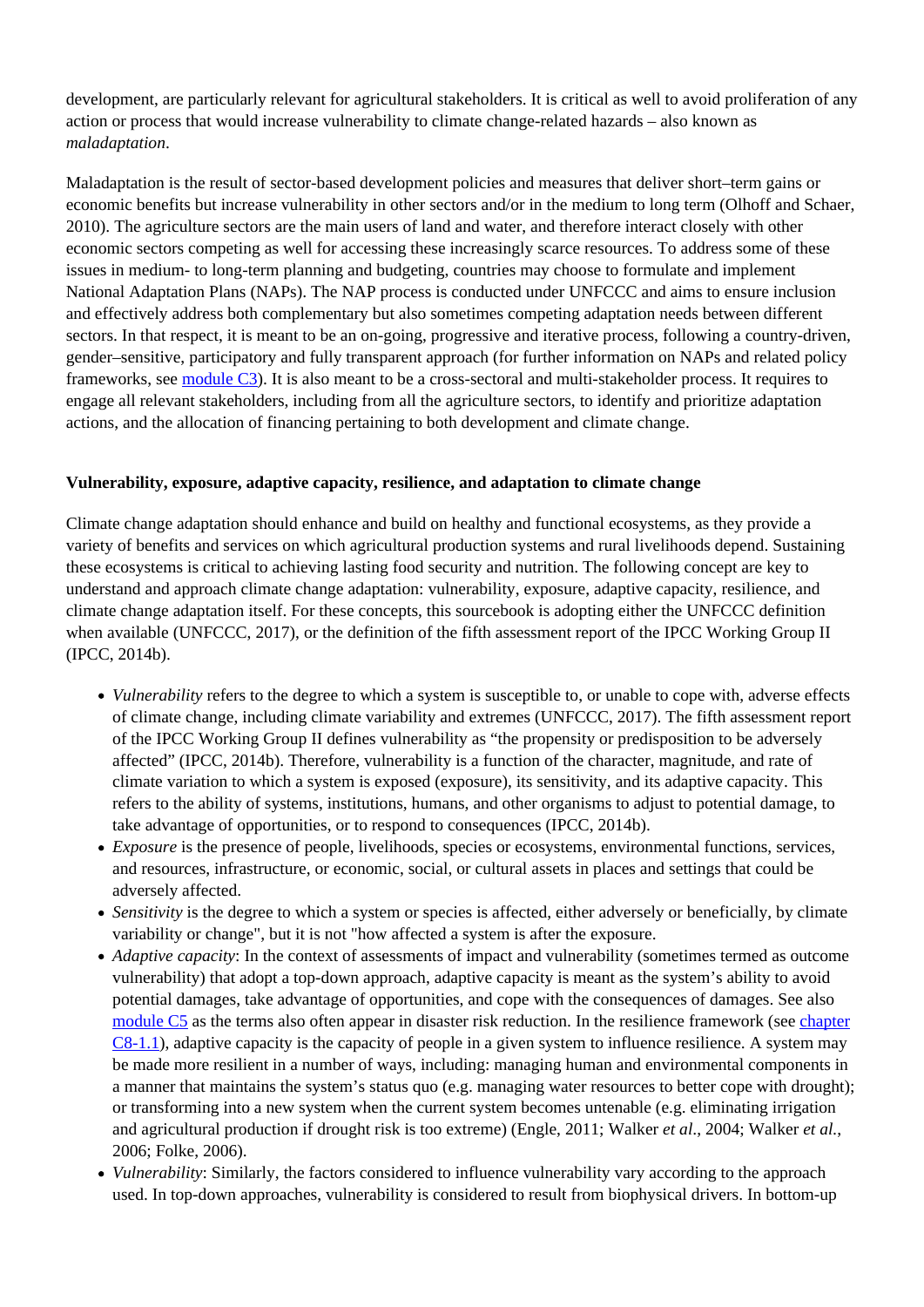and contextual approaches the vulnerability of social and environmental resources is assessed in consideration of biophysical factors in context with social, economic, political, institutional and technological factors and processes. [Module C8](http://www.fao.org/climate-smart-agriculture-sourcebook/enabling-frameworks/module-c8-impact-assessments/ar/) and specifically [chapter C8-1.1](http://www.fao.org/climate-smart-agriculture-sourcebook/enabling-frameworks/module-c8-impact-assessments/chapter-c8-1/ar/) describe the approaches for climate impact assessment including vulnerability and [chapter C8.2](http://www.fao.org/climate-smart-agriculture-sourcebook/enabling-frameworks/module-c8-impact-assessments/chapter-c8-2/ar/) on vulnerability assessments.

*Resilience*: With respect to the term resilience, several definitions are being used in development and humanitarian work, and accordingly in the climate-smart agriculture sourcebook, which tend to share three common elements: (i) the capacity to bounce back after a shock; (ii) the capacity to adapt to a changing environment; and (iii) the transformative capacity of an enabling institutional environment (FAO, 2014). In the specific context of climate change, resilience is the capacity of social, economic, and environmental systems to cope with a hazardous event or trend or disturbance, responding or reorganizing in ways that maintain their essential function, identity, and structure, while also maintaining the capacity for adaptation, learning, and transformation (IPCC, 2014a).

Climate change adaptation actions can be *incremental* when they aim to maintain the essence and integrity of a system or process at a given scale, or *transformational* when they change the fundamental attributes of a system in response to climate and its effects. Incremental changes improve the response to changing conditions little at a time and can be made iteratively, for example adapting planting dates. Transformational adaptation, for example, may involve shifting the system from crop production to a forage based livestock production. Climate-smart agriculture strategies may prompt both types of adaptation actions, which will however require different measures for integration into policy planning and resource mobilization.

With respect to the scope, climate change adaptation options can be grouped broadly in structural/physical, social and institutional categories with a number of sub-categories underneath each.

- *Structural and physical options* are concrete adaptation actions on the ground, at the local or landscape level, for example improved technologies in farming practices or engineering irrigation infrastructure, and integrated natural resources management. These options represent the bulk of the approaches described in the modules in [section B](http://www.fao.org/climate-smart-agriculture-sourcebook/production-resources/ar/).
- *Social adaptation options* reduce vulnerability of social systems and populations, for example that of poor agricultural households by addressing their insufficient access to education, financial services, assets, information, and/or social safeguards. These options are discussed in the modules in [section C](http://www.fao.org/climate-smart-agriculture-sourcebook/enabling-frameworks/ar/), and especially in [module C5](http://www.fao.org/climate-smart-agriculture-sourcebook/enabling-frameworks/module-c5-climate-resilience/ar/) on disaster risk reduction, [module C6](http://www.fao.org/climate-smart-agriculture-sourcebook/enabling-frameworks/module-c6-gender/ar/) on gender, [Module C7](http://www.fao.org/climate-smart-agriculture-sourcebook/enabling-frameworks/module-c7-social-protection/ar/) on social protection and decent rural employment.
- *Institutional adaptation options* address the institutional, governance and policy context, for example by improving the laws and regulations that govern sustainable use of resources and facilitates adoption of climate-smart agriculture practices. These options are specifically discussed in [module C1](http://www.fao.org/climate-smart-agriculture-sourcebook/enabling-frameworks/module-c1-capacity-development/ar/) on institutional capacity development and [module C3](http://www.fao.org/climate-smart-agriculture-sourcebook/enabling-frameworks/module-c3-policy/ar/) on policies and programmes.

To identify and implement the most appropriate set of structural, physical, social and institutional climate change adaptation options, two major approaches are available: *community-based* and *ecosystem-based*.

- The *Community-based adaptation approach* is a locally driven process of designing and implementing adaptation actions through assessments of impacts and vulnerabilities, and further screening and appraisal of possible adaptation strategies in a participatory manner. This approach involves relevant stakeholders from different spheres, but always with inclusive local representation, especially of the most vulnerable people. The process aims to empower communities to plan for, and cope with, the impacts of climate change.
- The *ecosystem-based adaptation approach* is looking at building and sustaining healthy and functional ecosystems, as they provide a variety of benefits and services on which agricultural production systems and rural livelihoods depend, and are critical to achieving lasting food security and nutrition. This approach ensures that biodiversity and ecosystem services are considered when designing an adaptation strategy, taking into account nature's capacity and adaptability to environmental changes (IPCC, 2014a). It involves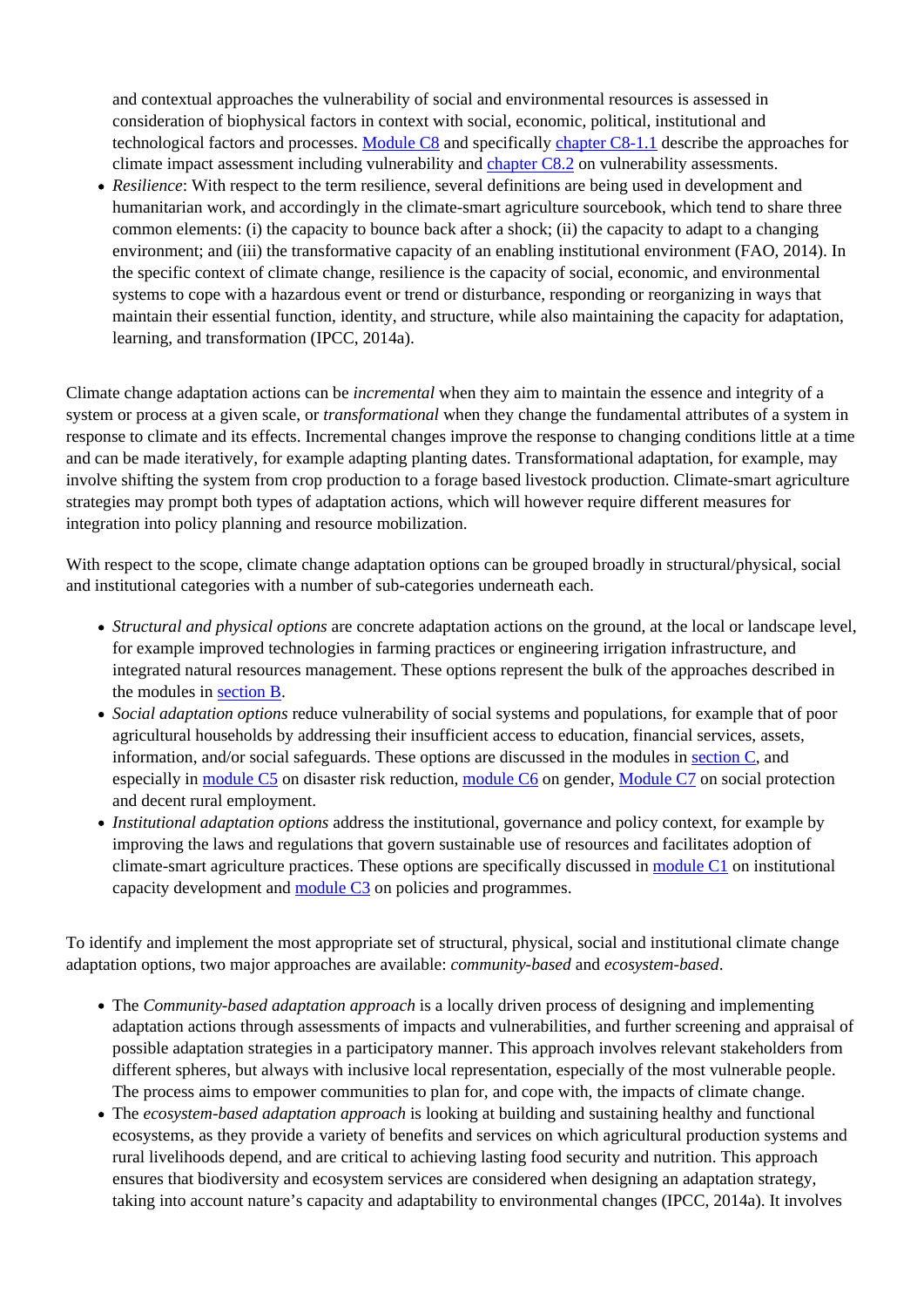stakeholders from various spheres with relevant knowledge, interest or influence to develop and implement adaptation strategies that address the pressures on ecosystem services and resource users, and increases or maintains the resilience of ecosystems and people to climate change.

Both *change management* and *risk management* play roles in adaptation to climate change.

- *Disaster risk management* focuses on preventing, mitigating, preparing for and responding to shocks in short- and medium-term scales. Disaster risk management serves to handle threats such as increased frequency and intensity of extreme weather events and changing patterns of pests and diseases. Strengthening disaster risk management calls for improving local processes and practices for risk reduction and enhancing emergency response and rehabilitation operations;
- *Change management* adds a strategic, long-term objective to policy, legal and research frameworks. Both perspectives are interrelated and mutually complementary, providing incentives to modify behaviors and practices over the medium to long term. Change management in the agricultural sectors consists of several elements, such as legislation, social and institutional development; policies and planning covering cropping, livestock, forestry, fisheries and aquaculture; land, water and genetic resources; livelihoods; integrated farming systems and ecosystems; and linking climate change adaptation and mitigation processes.

When optimizing current conditions and minimizing vulnerability to future changes, trade-offs may occur. For example, converting mangroves into shrimp farms may increase incomes and food supply, but it also may increase vulnerability to climate extremes and climate change. Diversifying agriculture or rural livelihoods builds long-term resilience, but it may decrease income in the short-term. For developing countries, short-term challenges, including immediate climate risks, are often so great that long-term climate risks cannot be given sufficient attention. Designing responses that acknowledge both short- and long-term food security usually requires parallel processes – phased and iterative planning alongside introduction of short- and long-term measures.

Adaptation is not accomplished in a single intervention. Rather, it is a continuum, requiring an overarching approach that incorporates interventions that range from those that address underlying drivers of vulnerability to those designed exclusively to respond to climate change impacts. The vulnerability of a system depends on its exposure and sensitivity to changes, and on its ability to manage these changes.

Climate change adaptation can thus be enhanced by i) altering exposure ii) reducing sensitivity of the system to climate change impacts and iii) increasing the adaptive capacity of the system. Adaptation processes need to be location- and context-specific, integrated and flexible. This is accomplished by basing them on climate monitoring and location and context-specific impact and vulnerability assessments and, at the same time, engaging and working with stakeholders to develop institutional capacity and identify, evaluate, prioritize and select available adaptation options and tools.

In a larger view, adaptation needs to be made an integral part of sustainable development, with climate change implications factored into all development planning, decision-making and implementation. To achieve this goal, the following means and channels can be used to support adaptation in institutions, ecosystems, livelihoods and production systems.

- Mainstream and integrate adaptation fully into agriculture, forestry, fisheries, food security, biodiversity and natural and genetic resource policies, and strategies and programmes at the sub-national, national, subregional and regional levels. The goal is to ensure synergy among food security, sustainable development, adaptation and mitigation by raising awareness of links, screening existing development and sectoral policies, strategies and plans through a climate lens, and determining whether they might lead to maladaptation or miss important opportunities arising from climate change.
- Reduce adaptation deficits through development activities in order to reduce vulnerability and lay the foundation for long-term food security through, for example, sustainable increases in agricultural productivity.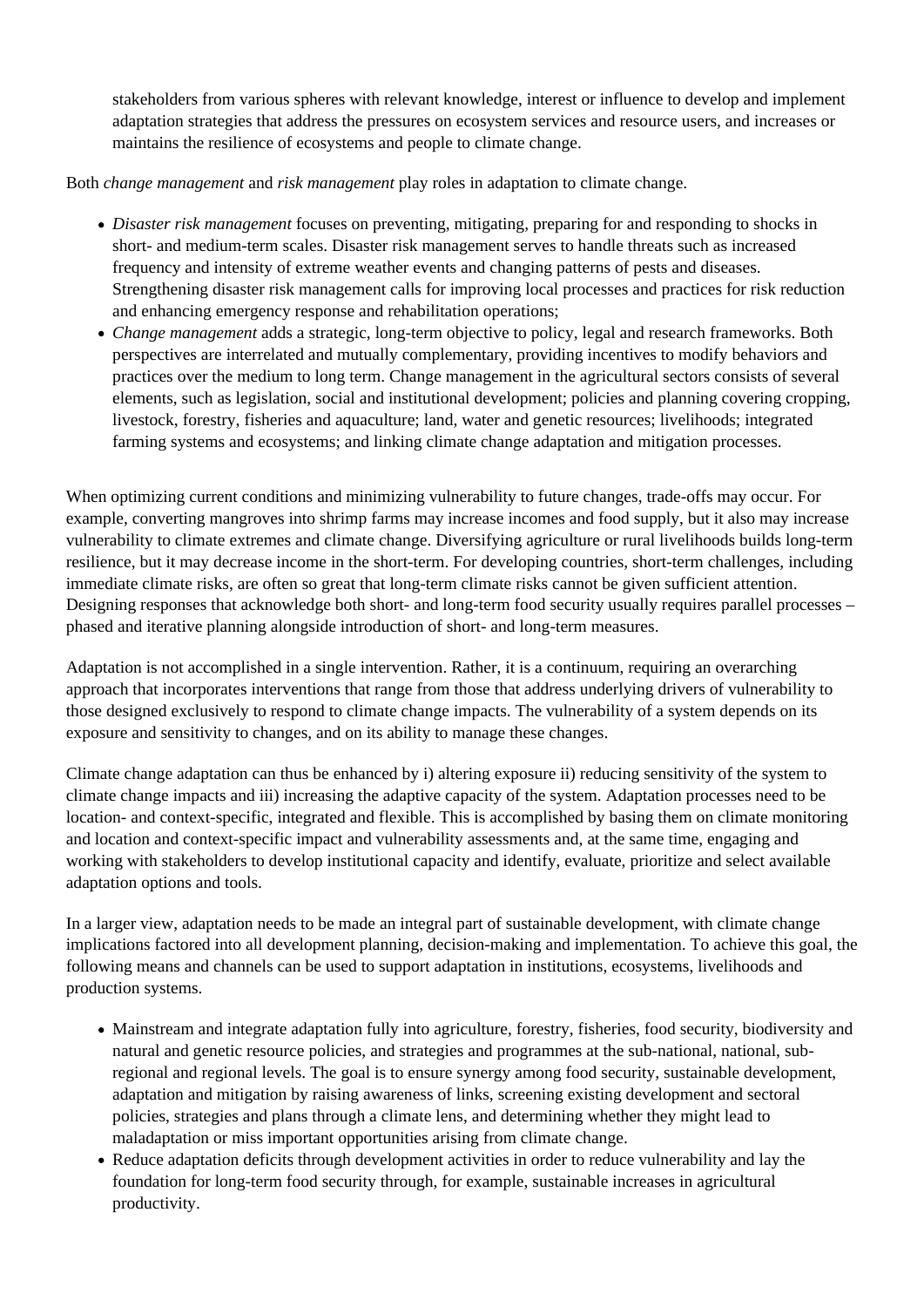- Climate proof all future development plans and interventions by determining whether they are climate sensitive. If so, a more detailed climate risk assessment may be necessary to pinpoint whether they should be amended or if new actions, such as infrastructure development, should be taken to make them more sustainable.
- Enhance adaptation by investing in advocacy and normative work. This can include developing and piloting tools and methods; collecting, analysing and utilizing data and statistics; facilitating information exchanges and communication; advocating and contributing to global, regional and national processes; mainstreaming gender and social considerations in adaptation; preparing manuals and guidelines; and establishing networks and partnerships.
- Promote adaptation through prevention or removal of maladaptive practices, such as those that promote monoculture at the cost of biodiversity. These practices address specific development or short-term adaptation needs and end up being counterproductive with respect to adapting to long-term climate change.
- Work through stand-alone adaptation projects and programmes designed to address specific climate changeinduced problems in the agriculture, forestry and fisheries sectors, such as building climate monitoring and impact assessment capacities, diversifying livelihoods, developing entirely new production systems, and promoting urban agriculture.
- Include adaptation as a distinct component of larger programmes, such as multidisciplinary research programmes or institutional capacity development programmes that contain a climate change focus.
- Build the type of capacities institutions need to implement adaptation practices. Adaptation and development are needed in both smallholder and commercial agricultural systems, but they will have significant differences in their priorities and capacities. Commercial systems are chiefly concerned with increasing resource efficiency and reducing emissions. In agriculture-based countries, where agriculture is critical for economic development, adaptation in smallholder systems is important for food security and poverty reduction, as well as for growth and structural change.

### **A2 – 2.2. Adaptation gaps and needs**

### **A2 – 2.2.1. Enhancing livelihood resilience of smallholder farmers under a changing climate**

Most of the world's poor and hungry are rural people who earn their livings from agriculture. Some 900 million of the estimated 1.2 billion extremely poor live in rural areas. About 750 million of them work in agriculture, 475 million of which as smallholder family farmers (Olinto *et al*., 2013). While 200 million of the rural poor may migrate to towns and cities over the next 15 years, most will remain in the countryside. In that period, the rural population in less developed regions is projected to increase slightly, and an estimated 700 million rural people would be living in poverty. Without great efforts to improve rural livelihoods, the eradication of poverty by 2030 will be impossible (FAO, 2016b).

The smallholder farm families in developing countries face an urgent need to establish livelihoods resilient to impacts of climate change. It will be difficult, if not impossible, to eradicate global poverty and end hunger without building resilience to climate change in smallholder agriculture through the well-planned adaptation through sustainable land, water, fisheries and forestry management practices.

There is an urgent need to scale up adaptation actions to reduce key vulnerabilities of smallholder farming systems to climate change risks, and assess and implement the options for enhancing resilience through sustainable intensification, diversification and risk management strategies. The costs of inaction exceed by far the cost of interventions that would make smallholder farming systems resilient, sustainable and more prosperous.

With other enabling factors in place – such as adequate access to credit and markets, but also action to eliminate legal, socio-cultural and mobility constraints on rural women – those practices have been found to yield significant productivity improvements. However, improved management practices may not be enough to sustain farmer incomes.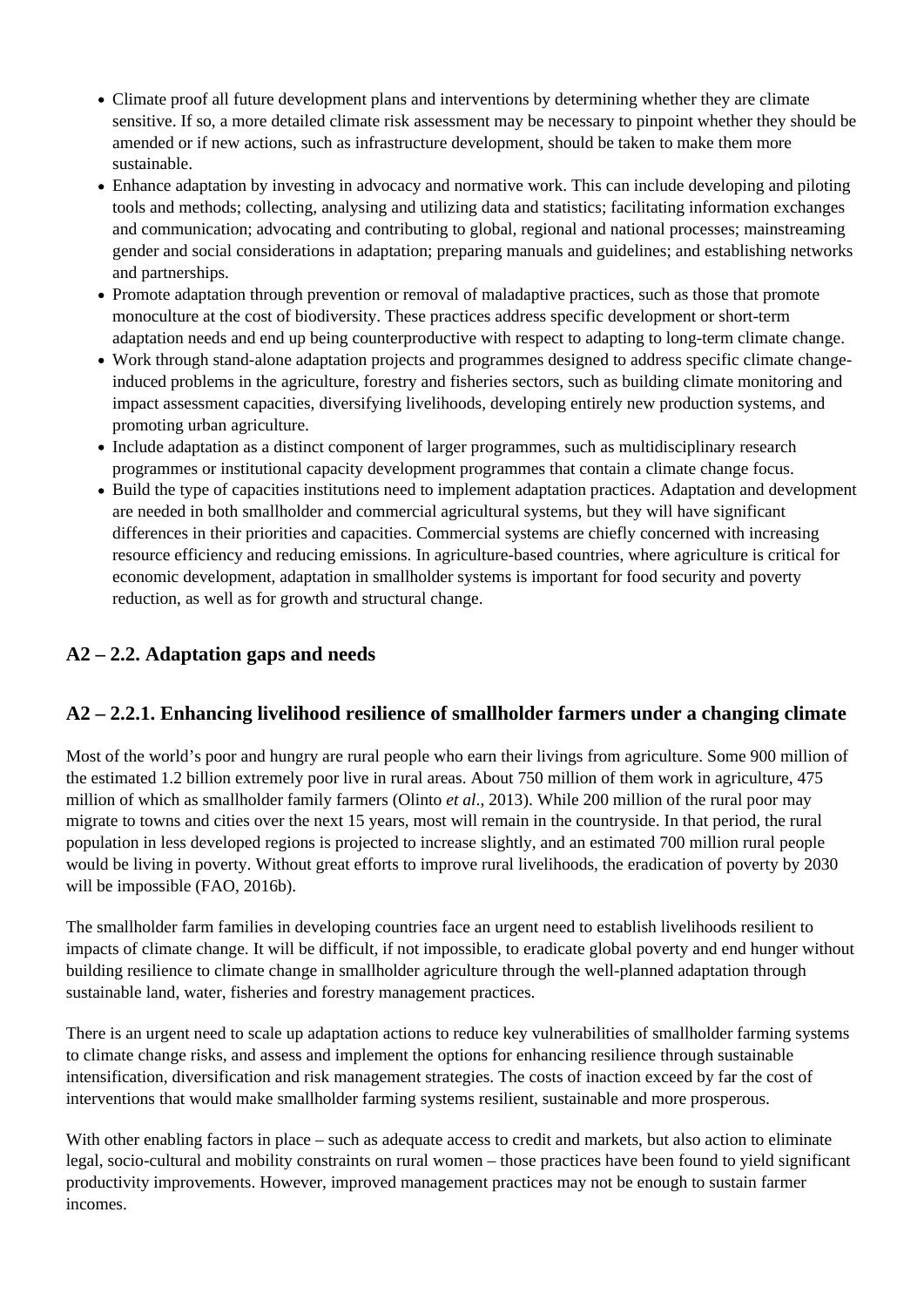Farmers can further enhance their resilience through diversification, which can reduce the impact of climate shocks on income and provide households with a broader range of options when managing future risks. One form of diversification is to integrate production of crops, livestock and trees – for example, some agroforestry systems use the leaves of nitrogen fixing leguminous trees to feed cattle, use manure to fertilize the soil, and grow pulses to provide extra protein during periods of seasonal food insecurity.

For farm households with limited options for on-farm diversification, livelihood diversification through non-farm rural employment or migration to cities may be essential. Adaptation through sustainable intensification and agricultural diversification may have to be combined, therefore, with the creation of off-farm opportunities, both locally and through strengthened rural-urban linkages. Gender issues may need to be addressed – social norms often prevent women from pursuing off-farm activities. Social protection, education and active labour market policies are needed to mitigate many of the risks associated with diversification and migration.

Adaptation to climate change requires making anticipatory adjustments to prepare for expected climate variability and changing average climate conditions, in order to moderate harm and exploit beneficial opportunities. Climate vulnerability is commonly interlinked with poverty and food insecurity, and many synergies can be found between them through climate change adaptation, although not all poverty alleviation efforts constitute effective reduction in climate vulnerability and not all adaptation will automatically lead to immediate improvements in food security.

### **A2 – 2.2.2. Enhancing adaptive capacity and addressing adaptation deficits**

Most ecological and social systems have built-in adaptive capacity. However, the current climate variability and rapid rate of climate change are imposing new pressures that have the potential to overwhelm existing coping capacity. The indigenous knowledge of farmers, forest-dependent people and fishers can be a valuable entry point for localized adaptation. This means recognizing the advantage and capitalizing on locally adapted crops, fish and livestock, farming systems, soil, water and nutrient management, agroforestry systems and vegetation fire management. Nevertheless, in efforts to address complex and long-term problems caused by changing climate, indigenous knowledge often needs to be complemented by scientific know-how.

Adaptation efforts must create the capacity to cope with more frequent, increasingly difficult conditions and gradual changes in climate, even though it often is not possible to anticipate their precise nature. This requires focus on capacity development that strengthens institutions dealing with monitoring, research and extension, as well as social learning, innovation and development processes.

When localized projections of climate change impacts are not available, this will require a "no regrets" approach, which means taking adaptive actions that will be beneficial even if climate change threats do not occur exactly as anticipated.

Production systems with low productivity and high production volatility that make them chronically vulnerable are said to have "adaptation deficits". Even under existing conditions, these systems produce less, meaning there is a yield gap between their average yields and those of demonstration farms using best practices (FAO, 2016b). They also are less efficient and less resilient to shocks than they could be. Adaptation deficits have arisen, for example, where investments in agriculture have been repeatedly neglected. In such systems, impacts of climate variability and extreme events already reinforce poverty and slow development. That is why it is critical to develop policies and programmes for agriculture, forestry, fisheries and food security that reduce annual climate risk by increasing productivity in a sustainable manner, diversifying rural livelihoods, and increasing local control over resources and decision-making. In this way, they serve current development needs while also preparing ground for the future adaptive capacity.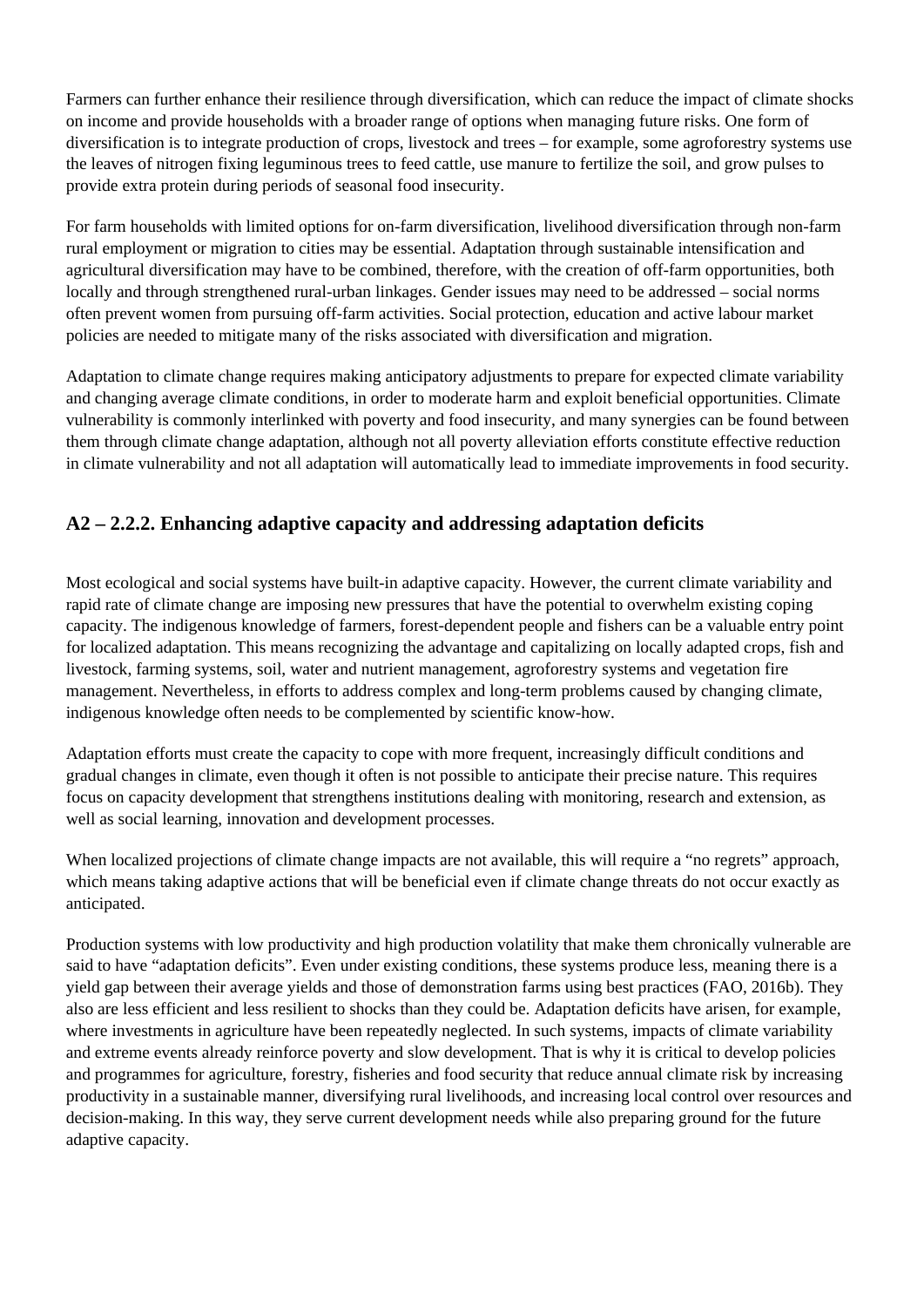### **A2 – 2.2.3. Adaptation costs and finance gap**

The costs and benefits of adaptation to climate change have been extensively analysed (e.g. Watkiss, 2015). Estimates vary for many reasons, including differences in regional coverage, climate change scenarios, methods and models, as well as in the time period, adaptation measures and sectors that were considered. Several global studies suggest that the costs of inaction far outweigh the costs of adaptation to climate change (OECD, 2015). Some country-level analyses provide estimates of the costs of inaction side by side with costs of adaptation. For example, a study from Uganda estimates the cumulative economic impacts of climate change on agriculture, water, energy and infrastructure at ranging between US\$273 billion and US\$437 billion between 2010 and 2050, depending on assumptions about socio-economic development and the severity of climate change (Markandya, Cabot-Venton and Beucher, 2015).

More climate financing and agricultural investments are needed to facilitate the transition to sustainable agricultural practices to enhance adaptation. However, available climate finance for investment in agriculture falls well short of needs. Smallholder producers in developing countries face major hurdles in accessing credit for investing in new technologies and practices, and female farmers even more so. The shortfall in finance limits investment in agriculture and food security and, with it, the capacity of smallholders to adapt to climate change. More climate finance needs to flow to climate-smart agriculture to fund the investment cost associated with the required largescale transformation of its sectors and the development of climate-smart food production systems. Additional finance from public sources, as well as customized financial products, will be needed in two areas of financing.

More upfront support is necessary for increasing farmers' productivity, building capacity to adapt to climate change. This will require a significant increase in the amount of finance available, and more flexible conditions, such as repayment schedules adjusted to cash flows. This approach would allow farmers to make the investments that maintain current yields using fewer resources, and apply adaptation practices and technologies that increase resilience while reducing emissions. However, for this to be successful, a second area requires financing – building capacity through appropriate institutions and policies, so that farmers are enabled to undertake relevant adaptation actions. Improving the enabling environment is especially needed for the vast majority of smallholder farmers, who are effectively disenfranchised from climate financing and denied opportunities for investing in productive activities that would improve their livelihoods, productivity and incomes.

The assessment of national and sector studies shows that adaptation costs in the period around 2030 are likely to be in the range of US\$140-300 billion per annum, whereas international public finance for adaptation in 2014 was around US\$22.5 billion. The total finance for adaptation in 2030 would have to be approximately 6 to 13 times greater than international public finance today. Moreover, the potential adaptation finance gap in 2050 would be much larger – in the order of between twelve-to-twenty-two times current flows of international public adaptation finance (UNEP, 2016). The costs of adaptation in the agriculture sector have been receiving increased attention, but there is a gap in assessment that needs to be addressed. Climate finance can also act as a catalyst to leverage larger flows of public and private funding for sustainable agriculture, provided policies and institutional frameworks that promote transformative change are in place.

Climate finance could help address the funding gap by demonstrating the viability of agricultural investments, and designing and piloting innovative mechanisms to leverage additional sources of investment. Climate funds – if used strategically to build the enabling environment essential for adaptation, to ensure that public agricultural investment is climate-resilient, and to leverage private finance – could become an important catalyst for climate change adaptation and mitigation.

By filling the financing gap and catalysing investment, climate finance can strengthen risk management mechanisms, foster development of appropriate financial products, and address the capacity constraints of lenders and borrowers. It is crucial, therefore, to strengthen the enabling environment for investments in agriculture, mainstream climate change considerations in domestic budget allocations and implementation, and unlock private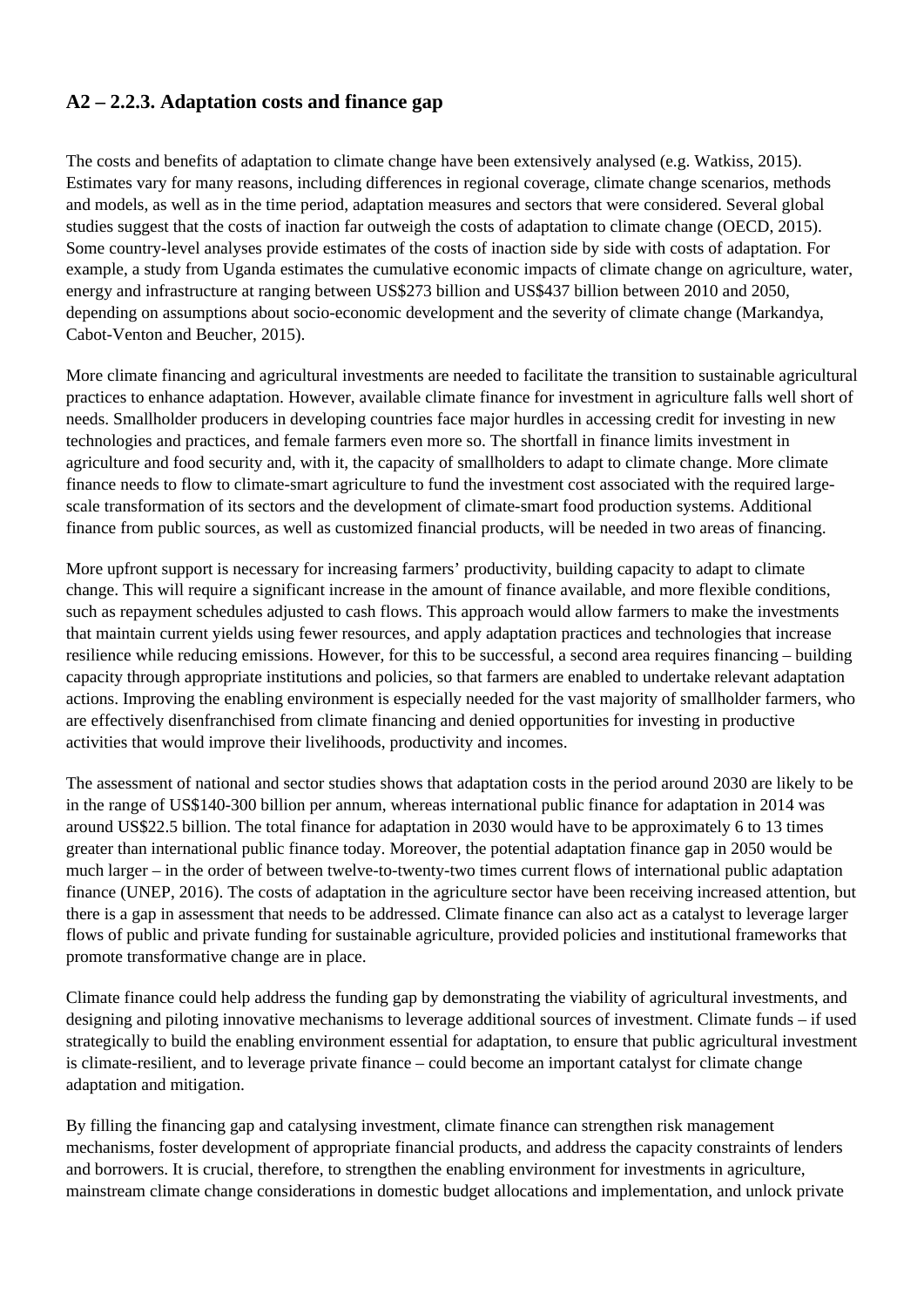capital for climate-smart agricultural development.

### **A2 – 2.2.4. Addressing the capacity gap**

This "capacity gap" in policy-making and institutional development, which can manifest itself at both funding and receiving ends, hinders support for adaptation. Closing these capacity gaps should be made a priority by funders and countries alike, so that climate finance – if countries ramp up funding as planned – can serve its transformative role for food and agriculture. The capacity gaps include both the institutional level and technical level.

Institutional capacity building and strengthening of organizational networks across all levels and sectors are basic preconditions to making adaptation work. Since adaptation to climate change is a multi-sectoral work, the institutional responsibilities need to be clearly defined. Mechanisms should also be established to coordinate the functions of various agency activities such as planning, communication and operations at field level. Furthermore, it will be crucial to improve links and factor adaptation into other on-going development activities, and to determine clear roles such as who should do what in order to make adaptation effective.

# **Mitigating climate change**

Climate change mitigation aims at stabilizing the greenhouse gas concentration in the atmosphere at a level that would prevent dangerous anthropogenic interference with the climate system. The Paris Agreement, in its Article 2 set this level to 2ºC.

According to the fifth assessment report of the IPCC, mitigation is defined as the "human intervention to reduce the sources or enhance the sinks of greenhouse gases" (IPCC, 2014b). In a broader approach, this definition can be extended to other pollutants and/or atmospheric components, such as black carbon particles, or albedo change due to land-use, all of which contribute to the climate change.

Mitigation results only refer to results from activities that would not have been implemented in the reference or baseline scenario, also called business-as-usual scenario. A baseline is the scenario likely to occur in the absence of any specific intervention to mitigate climate change. This concept is further developed in [module C9.](http://www.fao.org/climate-smart-agriculture-sourcebook/enabling-frameworks/module-c9-monitoring-evaluation/ar/)

### **A2 – 3.1. Key concepts, approaches, methodologies and frameworks**

#### **A2 - 3.1.1 Key concepts**

#### **AFOLU and LULUCF**

Agriculture, Forestry and Other Land Use (AFOLU) and Land Use, Land Use Change and Forestry (LULUCF) are categories of activities defined by IPCC in the context of emissions accounting. The AFOLU category includes LULUCF and Agriculture. In the context of mitigation, 'Agriculture' – in accordance with IPCC terminology – includes emissions from enteric fermentation, manure management, rice cultivation, prescribed burning of savannas and grassland, and from soils (i.e. agricultural emissions). Emissions related to forest and other land use are covered under LULUCF.

#### **Indirect land-use change**

Due to growing use of resources for humanity, for traditional land-use as well as biodiversity conservation and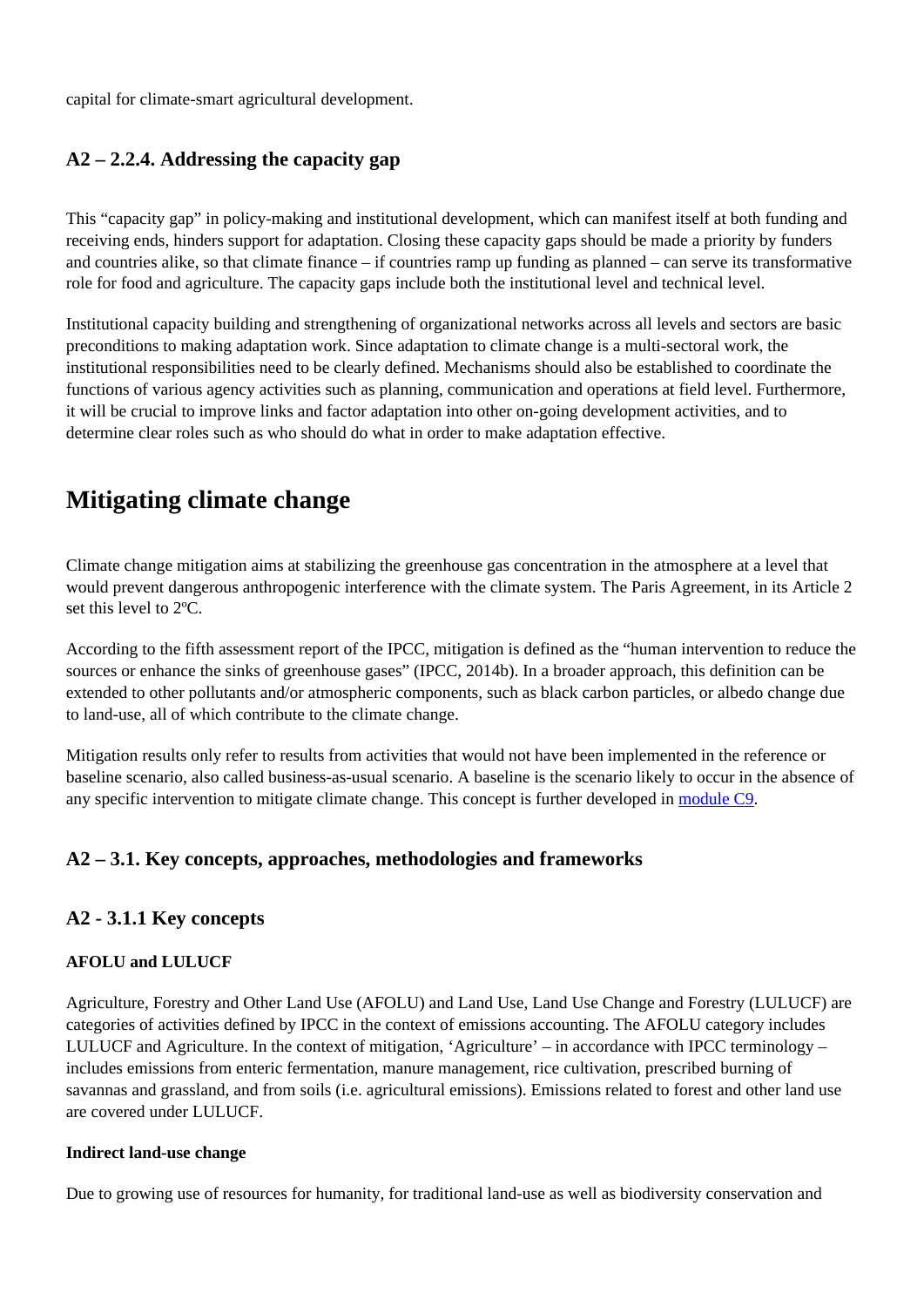carbon sequestration, the amount of available arable land and forests is limited, and any land-based activity might cause a shift of land-use in another area. For example, conversion of gazing land to cropland could lead to deforestation to new grazing land elsewhere, to meet the demand for livestock production.

Indirect land-use change poses a major risk for the GHG mitigation. As in the above example, any deforestation caused by a CSA activity or policy, directly or indirectly, will result in high GHG emissions which are likely to more than cancel any GHG benefits of the project. It is therefore essential to avoid indirect land-use change or accurately estimate its effect. However, estimating the effect of land-use change can be complex, and it is easier to identify situations in which no indirect land-use change is expected.

Indirect land use change can be avoided if the previous use of the land is integrated with the CSA activity or policy, as is the case of intensification of existing production, or grazing combined with forestry on lands previously used only for grazing. Furthermore, the larger is the area considered, the more likely it is to capture the effect of any indirect land-use change. For this purpose, the evaluation of the GHG emissions and sequestration should be at least on national level, and should ideally include the area from which goods can be conveniently transported. However, considering the international nature of trade in globalized society, indirect land-use change is difficult to capture in a given area.

#### **Double counting**

If two policies – for instance one on mitigation (e.g. NAMA) and another one CSA specifically – affect the same geographical area and the same sources and sinks of GHG, it could be difficult to determine which part of the changes in GHG fluxes is to be attributed to which policy, and there is a risk that the entire mitigation outcome would be attributed to both policies, resulting in some of the mitigation outcome being counted twice. To prevent this risk, overlapping policies should be evaluated together as a package of policies. Alternatively, it should be determined in advance how the mitigation outcome be attributed to the policies. It is therefore important to define the scope and physical boundaries of policies to identify such risks of double counting.

### **A2 - 3.1.2 Approaches to climate change mitigation**

To achieve climate change mitigation in the agricultural sectors, it is relevant to develop and implement a range of policies and measures that target all stages of the lifecycle of agricultural products. [Module B10](http://www.fao.org/climate-smart-agriculture-sourcebook/production-resources/module-b10-value-chains/ar/) elaborates further on this.

*Demand side activities* aim to modify the demand for agricultural products. This includes reducing losses in the food supply chain; changing human diets and cooking practices towards less emission intensive products; and reducing demand for wood and forestry products from unsustainably managed forests.

Most agriculture related mitigation methodologies are *supply side methodologies*. There are many opportunities to mitigate greenhouse gas emissions during production, by reducing or avoiding greenhouse gas emissions.

Some demand and supply side approaches in agriculture aim to conserve resources to avoid emissions in the first place, while others focus on increasing carbon sequestration:

#### **Reducing/avoiding greenhouse gas emissions**

This category includes policies and measures to reduce or avoid greenhouse gas emissions in the agriculture sectors, such as: improving soils management with conservation agriculture (i.e. no-tillage implemented in the context of varied crop rotations and soil protection/mulching), sustainable use of fertilizers and sustainable mechanization for crop production (see [module B1\)](http://www.fao.org/climate-smart-agriculture-sourcebook/production-resources/module-b1-crops/ar/); improving manure management and introducing livestock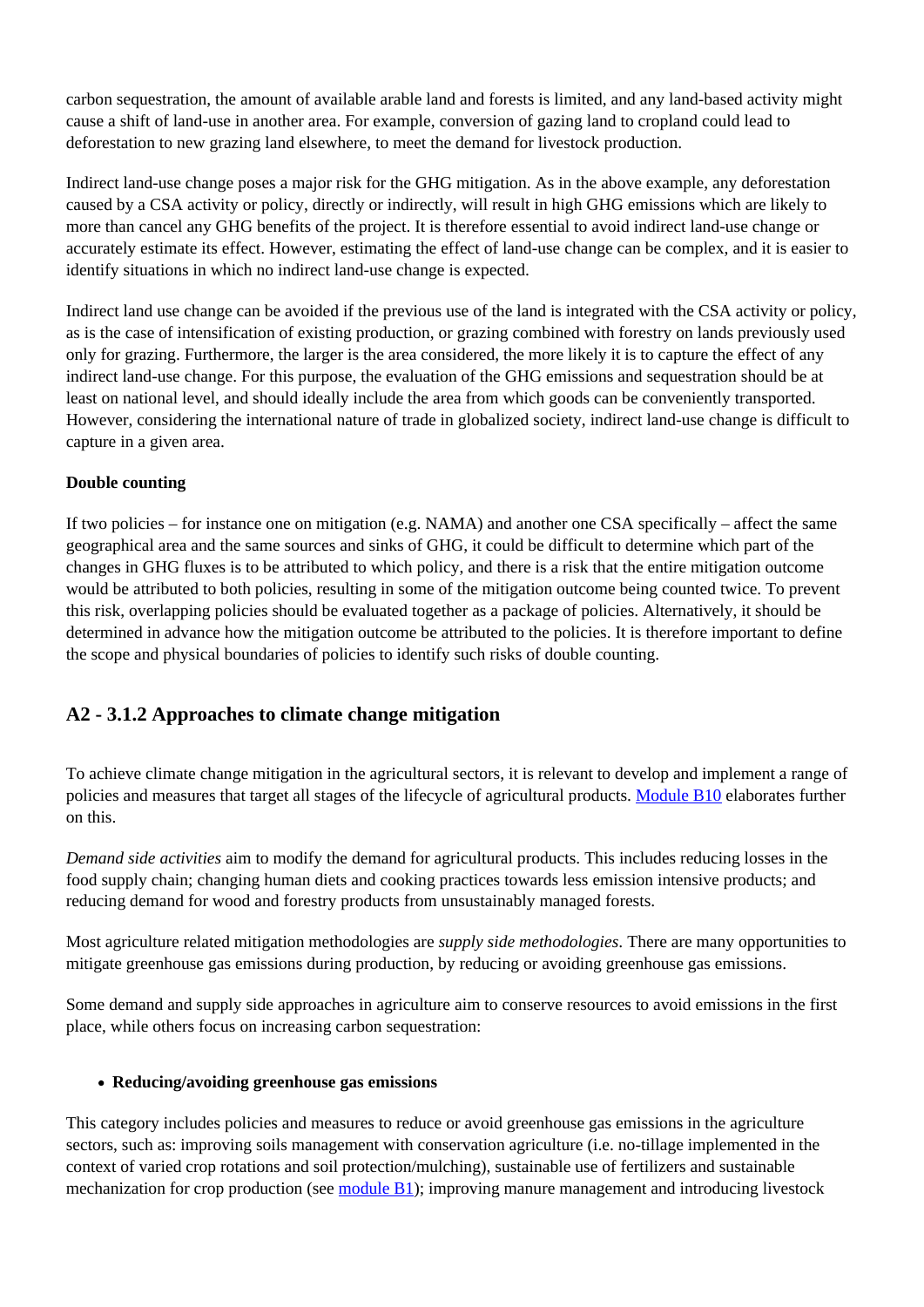feed additives in livestock production (see [module B2\)](http://www.fao.org/climate-smart-agriculture-sourcebook/production-resources/module-b2-livestock/ar/); conservation of forests and their sustainable management in the forestry sector (see [module B3](http://www.fao.org/climate-smart-agriculture-sourcebook/production-resources/module-b3-forestry/ar/)); using energy efficient aquaculture and reducing fossil fuel use by fishing fleets (see [module B4](http://www.fao.org/climate-smart-agriculture-sourcebook/production-resources/module-b4-fisheries/ar/)); sustainably managing soils and lands and avoiding degradation of wetlands (see [module](http://www.fao.org/climate-smart-agriculture-sourcebook/production-resources/module-b7-soil/ar/) [B7](http://www.fao.org/climate-smart-agriculture-sourcebook/production-resources/module-b7-soil/ar/).

This type of greenhouse gas emission reductions can be effectively evaluated using their emission intensity, rather than the absolute emissions, as these emissions are associated with agriculture products, whose availability is paramount to food security. This is also called relative decrease in greenhouse gas emissions. This rationale takes into consideration that increased production could lead to increased absolute emissions, but nonetheless the increased productivity leads to decreased emission intensity and to products with a lower greenhouse gas footprint. Recognizing the finite amount of produce required, this does lead to overall reduction in emissions.

#### **Removing greenhouse gas from the atmosphere**

This category includes policies and measures to increase carbon sequestration in standing biomass and soils. Agroecosystems, including forests, naturally remove carbon dioxide from the atmosphere through photosynthesis. The sequestered carbon is stored in biomass and soils, thereby acting as "sinks". Carbon capture in biomass and soils is generally cost-effective and with few or no associated direct risks, whereas artificial means of carbon capture and storage in subterranean carbon dioxide storage, currently explored, may be more hazardous, in the case of physical leakage or earthquake disturbance for instance. This type of greenhouse gas emission reductions is usually evaluated per area unit, e.g. tonnes of carbon sequestred (or removed from the atmosphere) per hectare per year.Beyond the climate change mitigation benefits, there are numerous other benefits from ecosystem services associated with increasing carbon sequestration in soils and biomass. Many contribute to improved agricultural productivity and climate change adaptation, thus being climate-smart. Improved grazing management can yield greater forage production, increase biodiversity and be a more efficient use of land resources [\(module B2\)](http://www.fao.org/climate-smart-agriculture-sourcebook/production-resources/module-b2-livestock/ar/). Reforestation can prevent soil erosion and provides numerous forest products ([module B3](http://www.fao.org/climate-smart-agriculture-sourcebook/production-resources/module-b3-forestry/ar/)).

#### **Reducing greenhouse gas outside the AFOLU sector and other effects**

This category includes policies and measures which affect the agriculture sectors as well as other sectors, i.e. energy, industry and waste. It includes activities such as production of bioenergy ([module B9](http://www.fao.org/climate-smart-agriculture-sourcebook/production-resources/module-b9-energy/ar/)), sustainably harvested wood for manufacturing and construction ([module B3](http://www.fao.org/climate-smart-agriculture-sourcebook/production-resources/module-b3-forestry/ar/)) and proper disposal of agriculture residues.

Furthermore, this category pertaining to the Agriculture, Forestry and Land-Use sector (AFOLU) includes policies and measures affecting climate change not through greenhouse gas, but rather by modifying the surface albedo or impacting regional climate, both of which can be achieved by afforestation ([module B3](http://www.fao.org/climate-smart-agriculture-sourcebook/production-resources/module-b3-forestry/ar/)).

### **A2 – 3.1.3 Monitoring requirement of GHG and non-GHG effects**

Due to the complex nature of any intervention to implement CSA, assessing its impact and monitoring its effects can be complex. Monitoring is required to quantify the results, to ensure permanence of the mitigation effort, as well as to ensure there are no adverse effects elsewhere in the biosphere. To ensure effective monitoring, on top of all relevant GHG streams, major co-benefits and associated risks must be identified, and adequate monitoring scheme implemented. For example, if biomass is used to produce energy, on top of the land use and energetic use related parameters, it is also necessary to monitor water use and possible groundwater contamination, to ensure that water use is sustainable. Furthermore, the possibility of indirect land use change must also be investigated, as production of energy crops could compete with food production.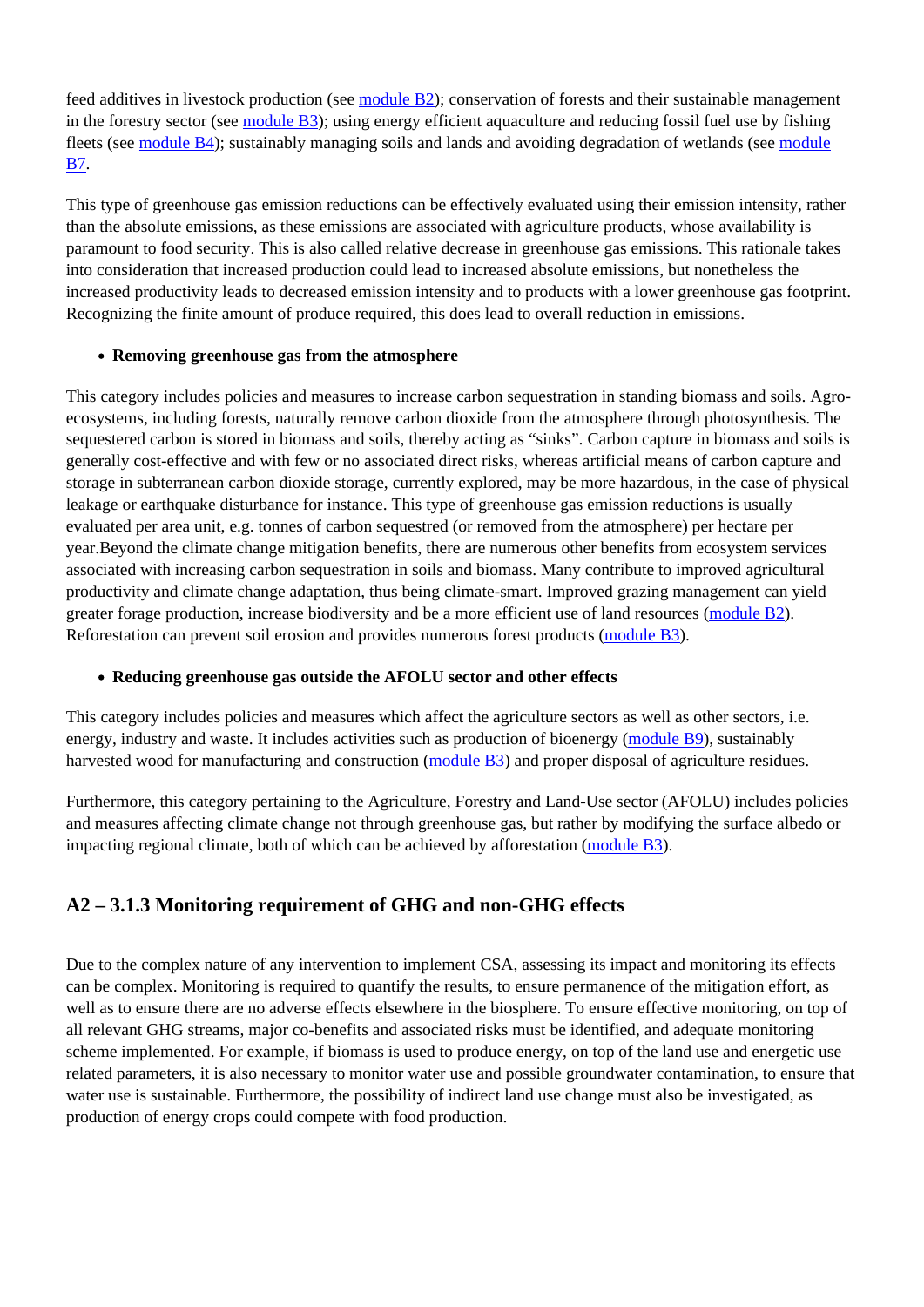### **A2 – 3.1.4 Approved Methodologies and Frameworks**

Mitigation in the AFOLU sector is measured following the IPCC methodology as detailed in the 2006 IPCC Guidelines for National Greenhouse Gas Inventories (IPCC, 2006). Three IPCC methodologies are relevant:

- 1. The generic IPCC methodology, which simply multiplies an activity data with an emission factor, resulting in GHG emissions or removals. The activity data, which measures the magnitude of the activity. This could be the affected land area, harvested wood volume, livestock population, amount of fertilizer used, waste management system specifications. The emission factor, which indicates the emissions, emission intensity or organic carbon stock associated with the policy or activity reviewed or their baseline scenario.
- 2. The gain and loss methodology, through which estimating the net carbon stock change of C pools as biomass, by adding all the gains and losses of carbon stock during the relevant time period. This methodology requires comprehensive inclusion of all carbon gains and losses to be effective. It is used for forestry projects as a default method.
- 3. The stock difference method, which estimates carbon stock change by comparing the carbon stock in two points in times, as for Soil carbon in mineral soils. The resulting carbon stock change is then divided by the considered time period, to result in an annual carbon stock change value. This methodology is usually used for non-forestry land use, such as cropland, and grassland, as well as for land use change. It is used for forest land in case a country exist of a national forest inventory with repeated measurements.

When applying the above methodologies, various activity data and emission factors are required. Whereas activity data always have to be measured, activity data can have several sources, categorised in three tiers.

Tier 1 approach implies using IPCC default emission factors, which are applicable world-wide. It is highly inaccurate, and is usually used only for rough estimation of the effect of a policy or activity. For a realistic estimation, for example for a national inventory, a higher tier approach is needed.

Tier 2 approach uses country specific emission factors, or even sub-regional emission factors, and applies them in the IPCC methodology. It is results is a better estimate of the GHG emissions and sequestration. The emission factors are either determined by a national measurement effort, which could be a survey, direct measurements or remote sensing analysis. Alternatively, it can be taken from recognized databases which collect verified emission factors. The relevant measurement approaches and existing databases are included in their respective chapters of this sourcebook.

Tier 3 approach uses methodologies and emission factors developed specifically for national circumstance. It is the most accurate approach for estimating GHG emissions and sequestration, but it requires effort to develop and maintain. The methodologies are not automatically transferable to other national circumstance, and therefore tier 3 approaches are not generally included in this publication for use by CSA policies and activities.

### **A2 – 3.2. Mitigation potential and cost**

The AFOLU sector is important for the global GHG mitigation strategy, as it encompasses many cost-effective means of mitigation. When considering cost-effective mitigation potential, it should be known at what net cost the mitigation action can be implemented. Considering this, the combination of forestry and agriculture are estimated to have a potential for mitigating 3 GtCO<sub>2</sub> per year with a carbon price at 20 USD/tCO<sub>2</sub>, and 7 GtCO<sub>2</sub> per year at 100 USD/tCO<sub>2</sub>. Production efficiency worldwide has been improving in recent years, and implementation of CSA could further reduce net emission intensity of AFOLU commodities. The mitigation potential for the AFOLU sector is further described in Figure A2.6 hereinafter.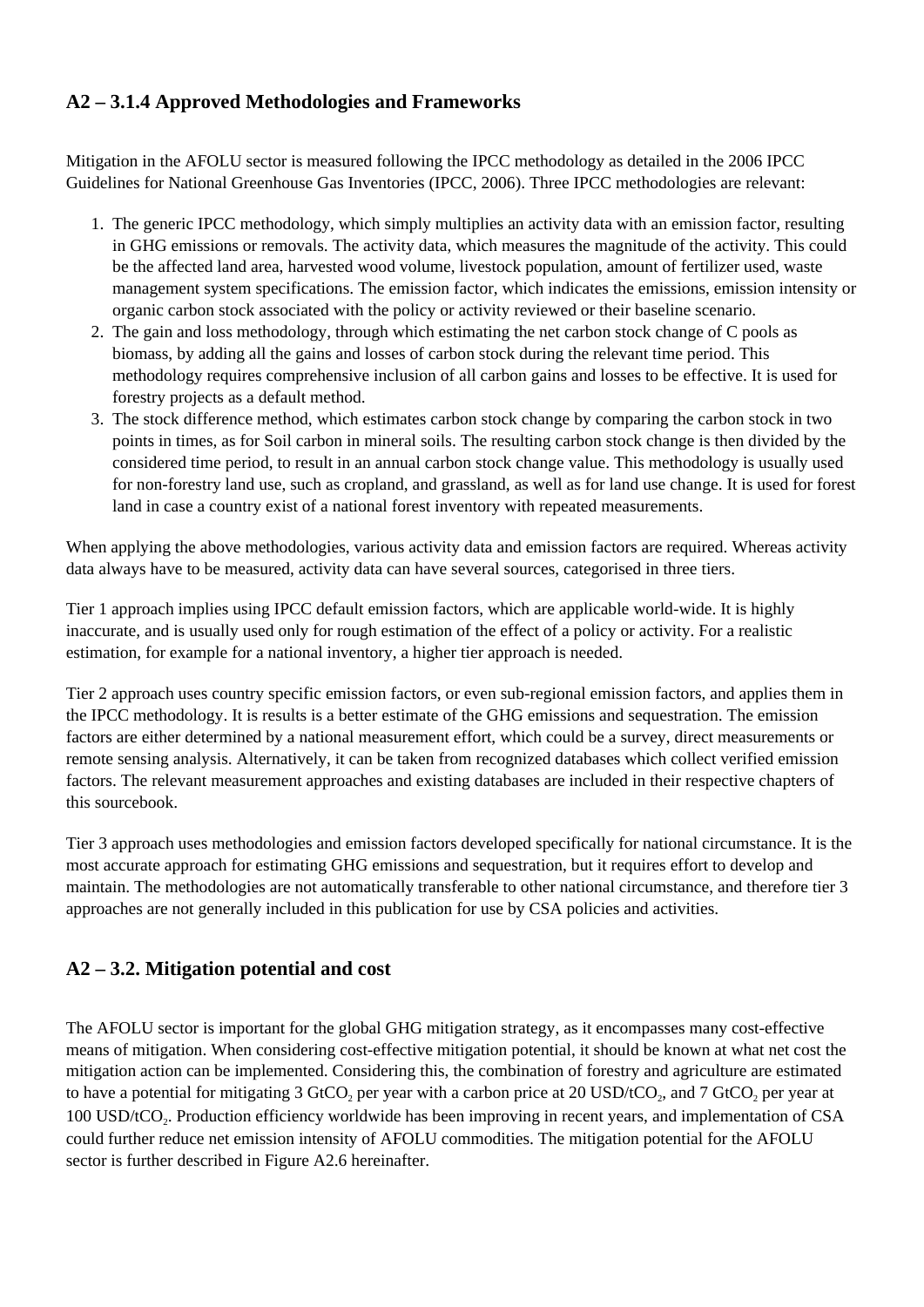#### **Figure A2.6. Mitigation potential for the AFOLU sector, plotted using data from AR4**

Whiskers show the range of estimates  $(+/-1)$  standard deviation) for agricultural options for which estimates are available (source: IPCC, 2014c).



Nabuurs et al., 2007; Smith et al., 2014).

Each region has different potential, depending on its geographic and climatic conditions as well as the socioeconomic situation and the production taking place in it. When designing interventions following a CSA approach, activities relevant in the region and with low net cost of implementation should be pursued by seizing local opportunities and co-benefits, to ensure climate-smart agriculture with effective and cost-effective mitigation impact. For instance, according to the IPCC's fifth assessment report, for the forestry sector (discussed in [module](http://www.fao.org/climate-smart-agriculture-sourcebook/production-resources/module-b3-forestry/ar/) [B3](http://www.fao.org/climate-smart-agriculture-sourcebook/production-resources/module-b3-forestry/ar/)), reduced deforestation is most effective in Latin America, Central Africa and the insular Asia, whereas in continental Asia and in Northern Africa have the highest potential for afforestation and reforestation, and in the OECD countries forest management would be more effective (Smith *et al*., 2014). Also, rice management (explained in [module B1\)](http://www.fao.org/climate-smart-agriculture-sourcebook/production-resources/module-b1-crops/ar/) is a relevant activity almost exclusively in Asia, whereas grazing land management (addressed in [module B7](http://www.fao.org/climate-smart-agriculture-sourcebook/production-resources/module-b7-soil/ar/) on sustainable soil management and [module B2](http://www.fao.org/climate-smart-agriculture-sourcebook/production-resources/module-b2-livestock/ar/) on livestock production) is relevant almost in any context.

#### **A2 – 3.2.1 Cost of implementation**

When considering mitigation potential, it should be known at what net cost the mitigation action can be implemented. Mitigation costs vary largely between agriculture commodities and also depend on country contexts such as production, production potential, demand and lifestyle. When considering the cost of implementation in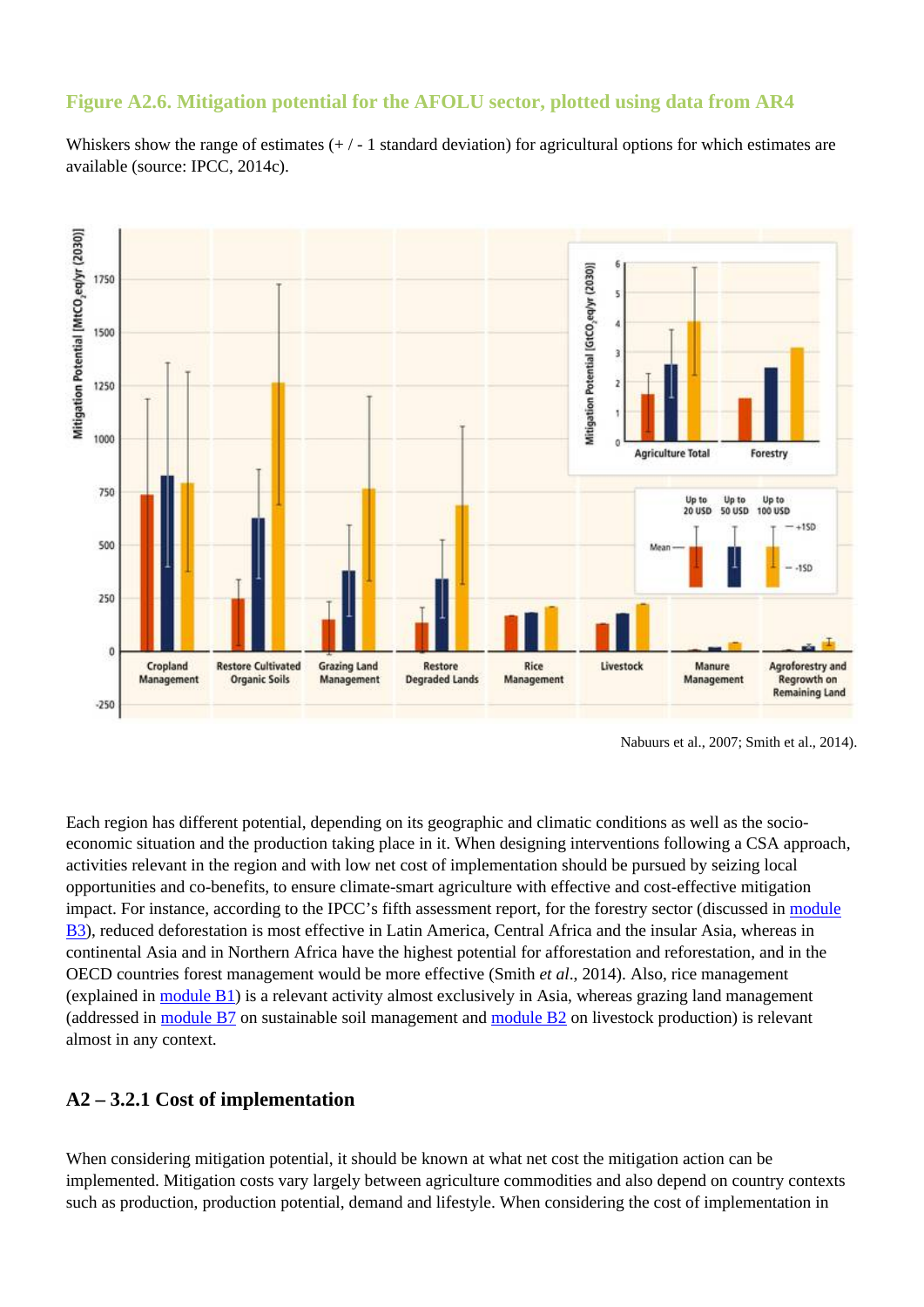terms of mitigation, the various costs and financial benefits throughout the production chain, such as implementation of the action, increase/decrease in resource needs (soil, water, fertilisers, additives, fuel) and sources of income, are added and divided by the expected emission reductions, to get an estimate of the cost it would take to mitigate emission of one tonne  $CO<sub>2</sub>$  eq.

As a general remark, the agriculture sectors are important for the countries' greenhouse gas mitigation strategies, as they encompass many cost-effective means of mitigation. Specifically, to ensure an optimal mitigation outcome, countries may choose to focus climate change mitigation efforts on the agriculture sectors that contribute most to national greenhouse gas emissions and for which large mitigation potential has been identified.

Mitigation costs vary largely between AFOLU commodities. For example, in rice and cereal production, mitigation cost is around 25 USD/tCO<sub>2</sub>, 110 USD/tCO<sub>2</sub>, for cattle meat production and as high as 330 USD/tCO<sub>2</sub> for milk production. Mitigation activities in forestry might be cost effective without financial support.

# **Conclusions**

Over the year, the UNFCCC negotiation process has led to a major distinction between mitigation and adaptation, as two work streams with specific concepts, approaches and methodologies.

However, particularly in the agricultural sectors, there are many synergies and interactions between what is usually considered under mitigation and what is usually considered under adaptation. The work streams and mechanisms established so far under the UNFCCC have not always enabled such considerations.

The Intended Nationally Determined Contributions (INDCs) adopted by countries are now calling for a more comprehensive approach to climate change mitigation and adaptation in the agricultural sectors, building on synergies and co-benefits between food production, adaptation and mitigation.

More broadly, such an approach is needed to be able to address simultaneously the challenges pertaining to food security and climate change.

There is increasing scientific evidence of the potential advantages of adopting CSA as a comprehensive approach to simultaneously address objectives pertaining to food production, adaptation and mitigation, while maximizing synergies and minimizing trade-offs. However, mainstreaming such an approach requires:

- for farmers, fishers, foresters, herders and other rural people to see tangible advantages in terms of higher incomes, reduced costs or labour and sustainable livelihoods. These issues are addressed in the second section of this sourcebook, focusing on production (climate-smart agricultural production) and resources (climate-smart use of natural resources and energy);
- and for policy-makers to design and implement supportive policy frameworks that include incentives, address climate change issues and rural development, and foster synergies between multiple benefits through the sustainable transformation of agriculture. These issues are addressed in the third section of this sourcebook, focusing on enabling frameworks for CSA.

It is now critical to both support countries with comprehensive approach such as the CSA one *vis-à-vis* their INDCs, and find ways to develop such approaches to enhance synergies and co-benefits through the instruments established under the UNFCCC.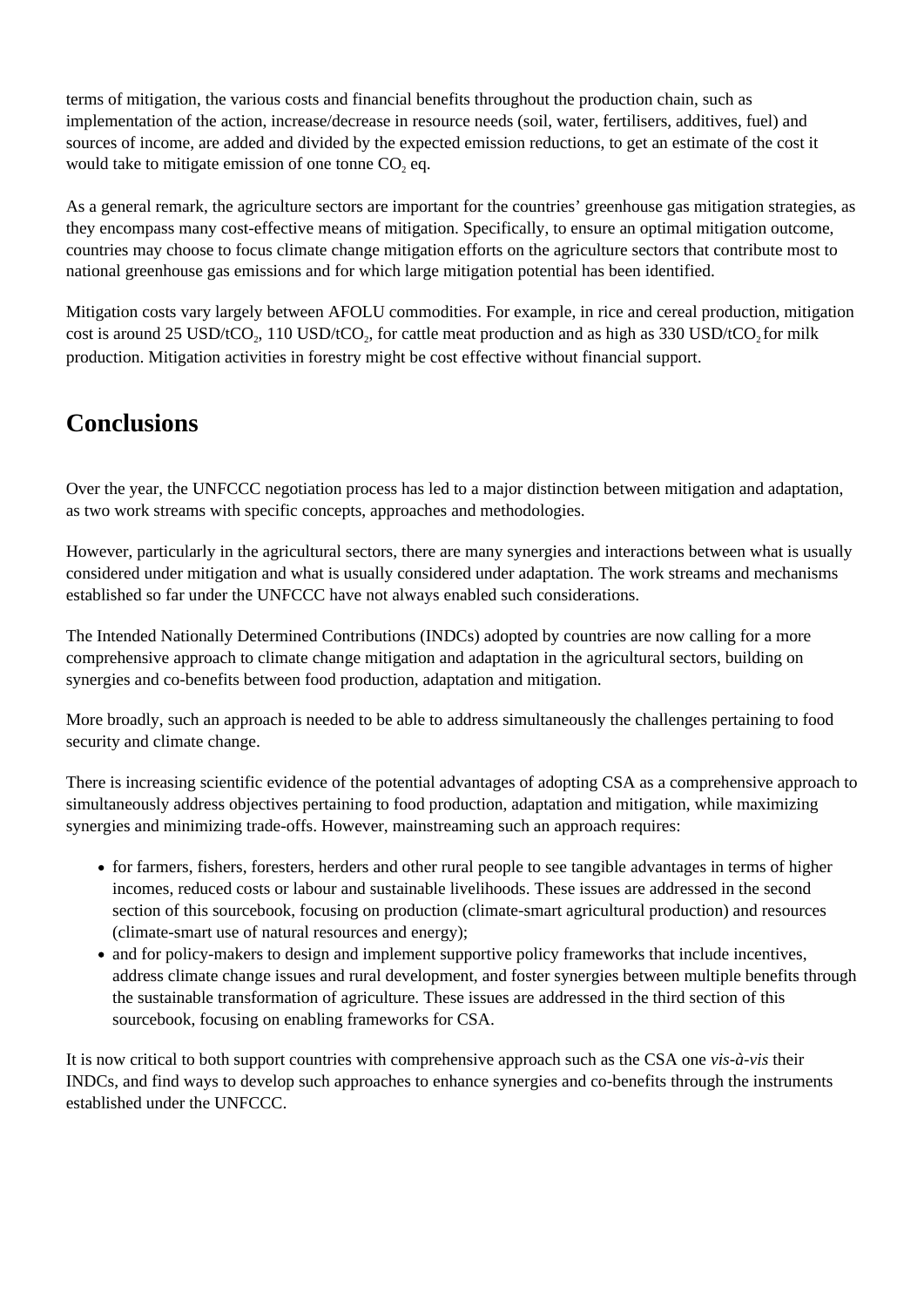# **Acknowledgements**

**Coordinating lead author**: Gil Nemesh (FAO)

**Contributing authors**: Martial Bernoux (FAO), Hideki Kanamaru (FAO), Marwan Ladki (FAO), Selvaraju Ramasamy (FAO), Julia Wolf (FAO).

**Reviewers**: Paola Cardenas-Galindo (FAO), Rocio D. Cóndor Golec (FAO), Sandro Federici (CBC), Claudia Garcia (FAO), Alashiya Gordes (FAO), Donagh Hennessy (FAO), Esther Mertens (FAO), Dirk Nemitz (UNFCCC), Mirella Salvatore (FAO).

**Notes**: New module

## **References**

**Engle, N.L.** 2011. [Adaptive capacity and its assessment](http://dx.doi.org/10.1016/j.). *Global Environmental Change*, 21: 647-656.

**FAO**. 2014. *[Resilience Index Measurement and Analysis model](http://www.fao.org/3/a-i4102e.pdf)*.

**FAO**. 2016a. *[The agriculture sectors in the Intended Nationally Determined Contributions: Analysis](http://www.fao.org/3/a-i5687e.pdf)*. Environment and Natural Resources Management Working Paper No. 62. Rome.

**FAO**. 2016b. *The state of food and agriculture - climate change, agriculture and food security*. Rome.

**Folke, C**. 2006. [Resilience: the emergence of a perspective for social-ecological systems analyses.](http://dx.doi.org/10.1016/j.gloenvcha.2006.04.002) *Global Environmental Change*, 16(3): 253-267.

**Intergovernmental Panel on Climate Change (IPCC)**. 2006. IPCC Guidelines for National Greenhouse Gas Inventories, prepared by the National Greenhouse Gas Inventories Programme. In: H.S. Eggleston, L. Buendia, K. Miwa, T. Ngara, K. Tanabe (eds). Agriculture, Forestry and Other Land Use. 4: IGES, Japan.

**IPCC.** 2014a. *Climate Change 2014: Impacts, Adaptation, and Vulnerability. Part B: Regional Aspects. Contribution of Working Group II to the Fifth Assessment Report of the Intergovernmental Panel on Climate Change* [Barros, V.R.,C.B. Field, D.J. Dokken, M.D. Mastrandrea, K.J. Mach, T.E. Bilir, M. Chatterjee, K.L. Ebi, Y.O. Estrada, R.C. Genova, B. Girma, E.S. Kissel, A.N. Levy, S. MacCracken, P.R. Mastrandrea, and L.L. White (eds.)]. Cambridge University Press, Cambridge, United Kingdom and New York, NY, USA, pp. 688.

**IPCC.** *2014b. Annex II: Glossary* [Agard, J., E.L.F. Schipper, J. Birkmann, M. Campos, C. Dubeux, Y. Nojiri, L. Olsson, B. Osman-Elasha, M. Pelling, M.J. Prather, M.G. Rivera-Ferre, O.C. Ruppel, A. Sallenger, K.R. Smith, A.L. St Clair, K.J. Mach, M.D. Mastrandrea, and T.E. Bilir (eds.)]

**IPCC.** 2014c. *Climate Change 2014: Mitigation of Climate Change. Contribution of Working Group III to the*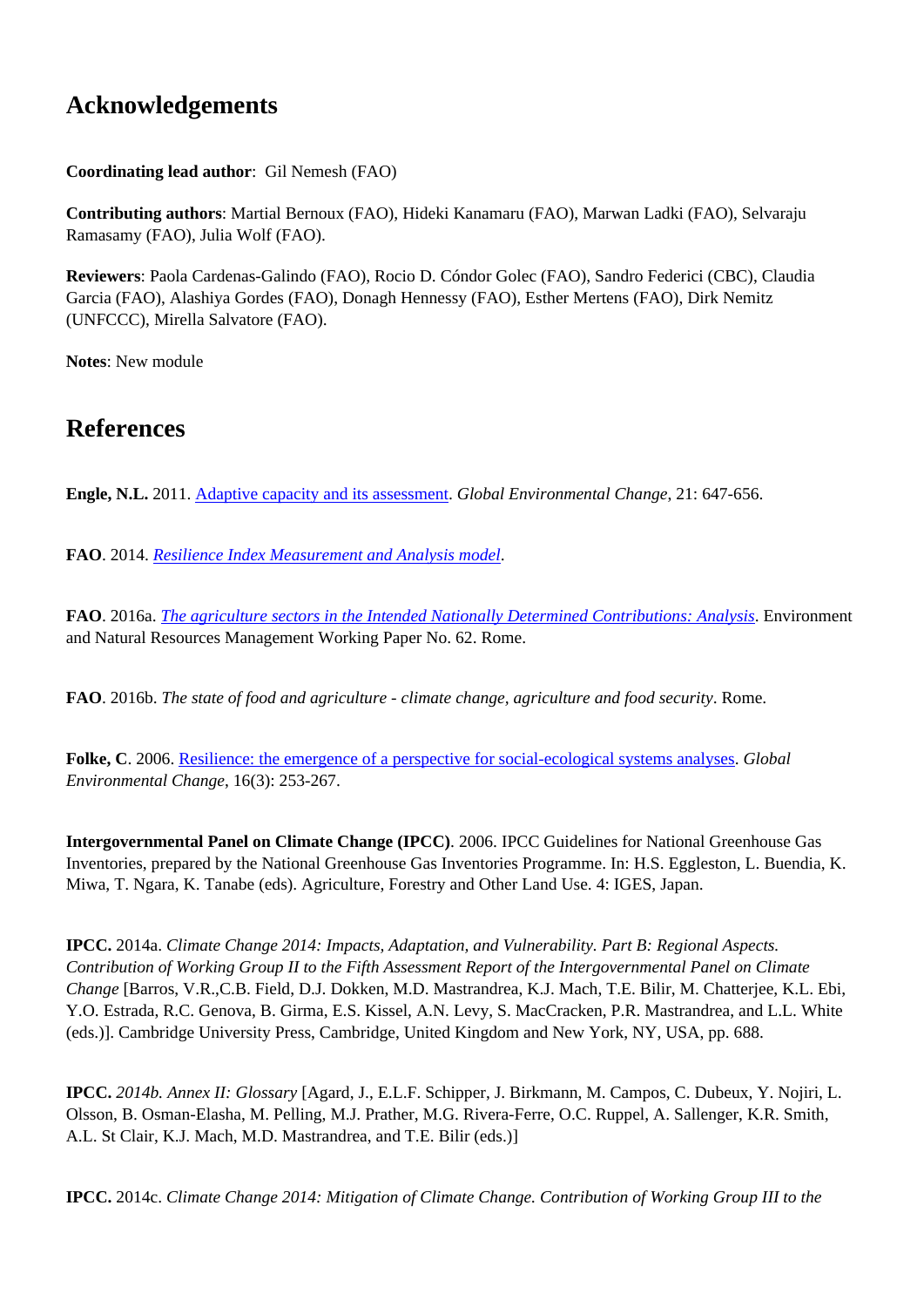*Fifth Assessment Report of the Intergovernmental Panel on Climate Change* [Edenhofer, O., R. Pichs-Madruga, Y. Sokona, E. Farahani, S. Kadner, K. Seyboth, A. Adler, I. Baum, S. Brunner, P. Eickemeier, B. Kriemann, J. Savolainen, S. Schlömer, C. von Stechow, T. Zwickel and J.C. Minx (eds.)]. Cambridge University Press, Cambridge, United Kingdom and New York, NY, USA.

**Markandya, A., Cabot-Venton, C. & Beucher, O.** 2015. *Economic assessment of the impacts of climate change in Uganda: Key results*. Climate Change Department, Ministry of Water and Environment, Uganda, 110 pp.

**Nabuurs, G.J., Masera, O., Andrasko, K., Benitez-Ponce, P., Boer, R., Dutschke, M., Elsiddig, E., Ford-Robertson, J., Frumhoff, P., Karjalainen, T., Krankina, O., Kurz, W.A., Matsumoto, M., Oyhantcabal, W., Ravindranath, N.H., Sanz Sanchez, M.J. & Zhang, X**. 2007. Forestry. In: *Climate Change 2007. Mitigation. Contribution of Working Group III to the Fourth Assessment Report of the Intergovernmental Panel on Climate Change*. Cambridge University Press, Cambridge. p 541–584.

**OECD.** 2015. *The Economic consequences of climate change*. Paris.

**Olhoff, A. & Schaer, C.** 2010. *Screening Tools and Guidelines to Support the Mainstreaming of Climate Change Adaptation into Development Assistance – A Stocktaking Report*. UNDP: New York.

**Olinto, P., Beegle, K., Sobrado, C. & Uematsu, H.** 2013. *The state of the poor: where are the poor, where is extreme poverty harder to end, and what is the current profile of the World's poor*. Economic Premise Series No. 125, World Bank.

**Smith P., Bustamante, M., Ahammad, H., Clark, H., Dong, H., Elsiddig, E. A., Haberl, H., Harper, R., House, J., Jafari, M., Masera, O., Mbow, C., Ravindranath, N.H., Rice, C.W., Robledo Abad, C., Romanovskaya, A., Sperling, F. & Tubiello, F.** 2014. Agriculture, Forestry and Other Land Use (AFOLU). In: *Climate Change 2014: Mitigation of Climate Change. Contribution of Working Group III to the Fifth Assessment Report of the Intergovernmental Panel on Climate Change* [Edenhofer, O., R. Pichs-Madruga, Y. Sokona, E. Farahani, S. Kadner, K. Seyboth, A. Adler, I. Baum, S. Brunner, P. Eickemeier, B. Kriemann, J. Savolainen, S. Schlömer, C. von Stechow, T. Zwickel and J.C. Minx (eds.)]. Cambridge University Press, Cambridge, United Kingdom and New York, NY, USA.

**UNEP**. 2016. *Adaptation finance gap report*. Nairobi, Kenya.

**UNFCCC**. 2017. *Glossary of climate change acronyms and terms* [\[online\]](http://unfccc.int/essential_background/glossary/items/3666.php)

**Walker, B., Holling, C.S., Carpenter, S.R. & Kinzig, A.** 2004. Resilience, adaptability and transformability in social–ecological systems. *Ecology and Society*, 9(2): 5. [\[online\]](http://www.ecologyandsociety.org/vol9/iss2/art5/)

**Walker, B.H., Anderies, J.M., Kinzig, A.P. & Ryan, P.** 2006. Exploring resilience in social-ecological systems through comparative studies and theory development: introduction to the special issue. *Ecology and Society*, 11(1): 12. [[online](http://www.ecologyandsociety.org/vol11/iss1/art12/)]